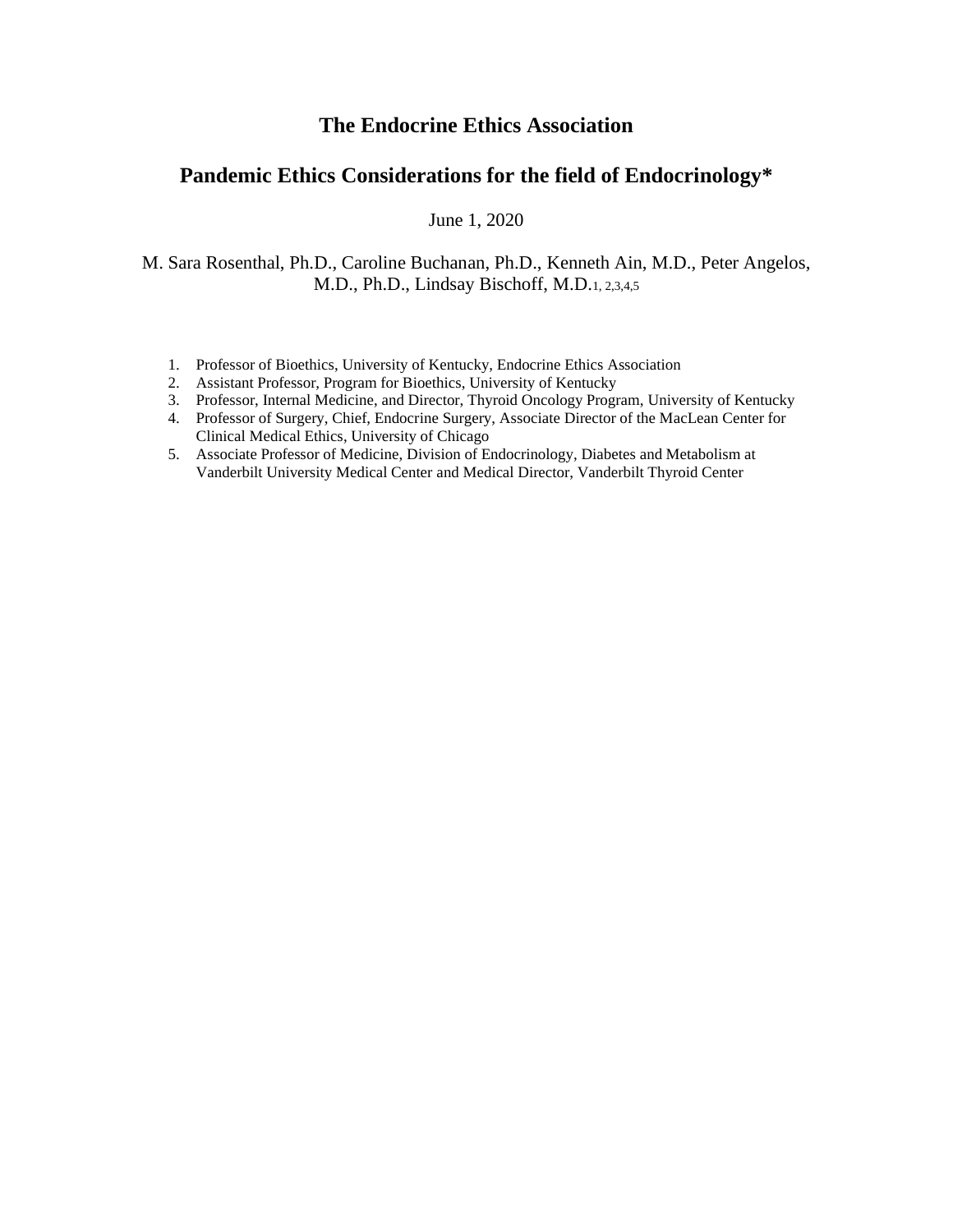# *Endocrine Ethics Association White Paper Series 2020*

# **Contents**

| 1. Introduction: Caring for your Endocrine Patients During Covid-19:     | p. 3  |
|--------------------------------------------------------------------------|-------|
| 2. Background: The Origins of Pandemic Ethics                            | p. 3  |
| 3. Ethical Duties of Healthcare Providers in a Pandemic                  | p. 6  |
| 4. Ethical Frameworks for Allocation of Resources and Priority Setting   | p. 8  |
| 5. Ethical Issues in Triage                                              | p. 10 |
| 6. Ethical Considerations Regarding Quarantine, Sick Leave, Testing, and |       |
| Vaccination                                                              | p. 10 |
| 7. Individual Liberty Restrictions                                       | p. 12 |
| 8. References                                                            | p. 13 |
| 9. Additional Reading                                                    | p. 16 |
| 10. Appendices                                                           | p. 20 |
| Appendix 1: Samples of State Pandemic Ethics Plans for                   |       |
| <b>Resource Allocation</b>                                               | p. 19 |
| Appendix 2: Ethical Framework for Pandemic Preparedness                  | p. 20 |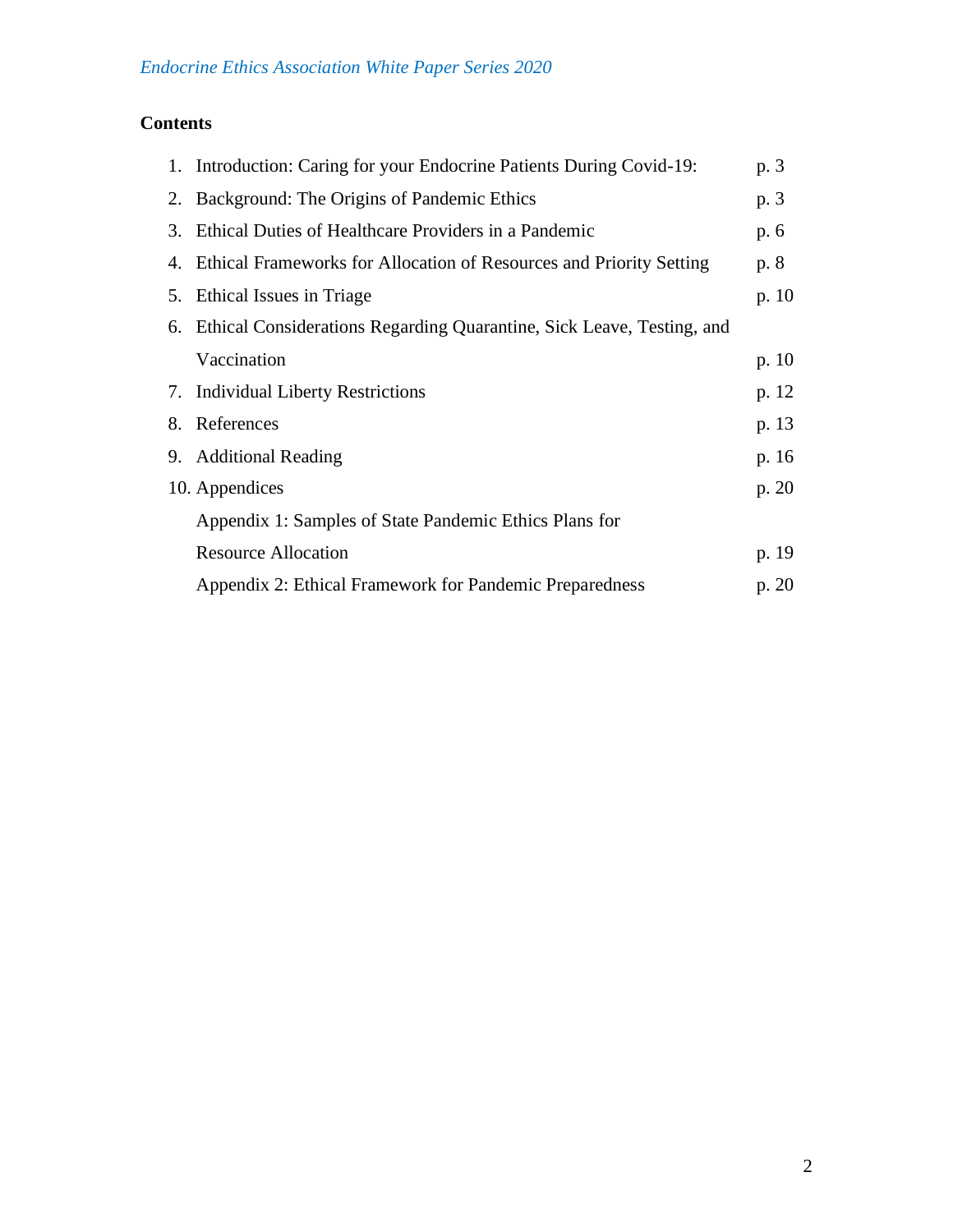## **Introduction: Caring for your Endocrine Patients During the Coronovirus Disease 2019 (COVID-19) Pandemic**

Major pandemics and other natural disasters affect endocrine patient populations in very unique ways. These patients typically have many co-morbidities such as obesity and related complications, and diabetes and related complications. Interruptions in insulin or other hormone replacement therapies may in turn make quarantine more difficult. In addition, thyroid cancer patients whose surgical procedures may have been delayed can be at risk for disease progression. Patients with autoimmune disease may be undergoing therapies that may place them more at risk of infection. Pediatric patients may be especially affected when caregiving and school closings place additional burdens on families.

Endocrine practitioners may also experience moral distress and moral injury over difficult triage decisions, including delaying patient procedures and visits; limitations of telemedicine, shortages of personal protective equipment (PPE) and medical supplies, as well as coping with re-deployment.

#### *Covid-19 and Diabetes Mellitis*

Diabetes mellitis (DM) has long been acknowledged to increase risk of infections and result in poorer outcomes. DM has been shown to increase mortality risk in previous coronavirus illnesses (Severe Acute Respiratory Syndrome (SARS) and Middle East Respiratory Syndrome Coronovirus (MERSCoV)) as well as influenza. While still being assessed, initial data on COVID-19 outcomes, signals that that DM may be a risk factor for mortality. Because of this, patients with DM are considered "high risk" during this pandemic. While data on risks associated with glycemic control is not available, endocrinologists encourage optimal individualized control and compliance, as this has been shown to improve outcomes with other infections. Therefore, it is key that these patients have access to their medications and providers to achieve good glycemic control. The American Diabetes Association has provided the following information to diabetic patients regarding their risks: [\(https://www.diabetes.org/coronavirus-covid-19/how](https://www.diabetes.org/coronavirus-covid-19/how-coronavirus-impacts-people-with-diabetes)[coronavirus-impacts-people-with-diabetes\)](https://www.diabetes.org/coronavirus-covid-19/how-coronavirus-impacts-people-with-diabetes). Unfortunately, mortality statistics with Covid-19 show serious and grim health disparities in outcome, and patients with type 2 diabetes and complications are being put at greater risk with current guidelines surrounding re-opening in the context of insufficient testing and screening.

This resource addresses pandemic ethics frameworks, and introduces specific endocrine ethics frameworks for the field of endocrinology during a pandemic crisis..

#### **Background: The Origins of Pandemic Ethics**

The field of Pandemic Ethics emerged as a legitimate subspecialty of bioethics in the wake of SARS in 2003, and amidst anticipation of a bird flu pandemic, which the SARS episode exposed as a potentially more problematic pandemic without more focused planning.

#### *Origins of the Core Literature: SARS and H1N1*

In 2005, a novel Canadian Report emerged from the SARS experience entitled *Stand on Guard for Thee: Ethical Considerations in Preparedness Planning for Pandemic*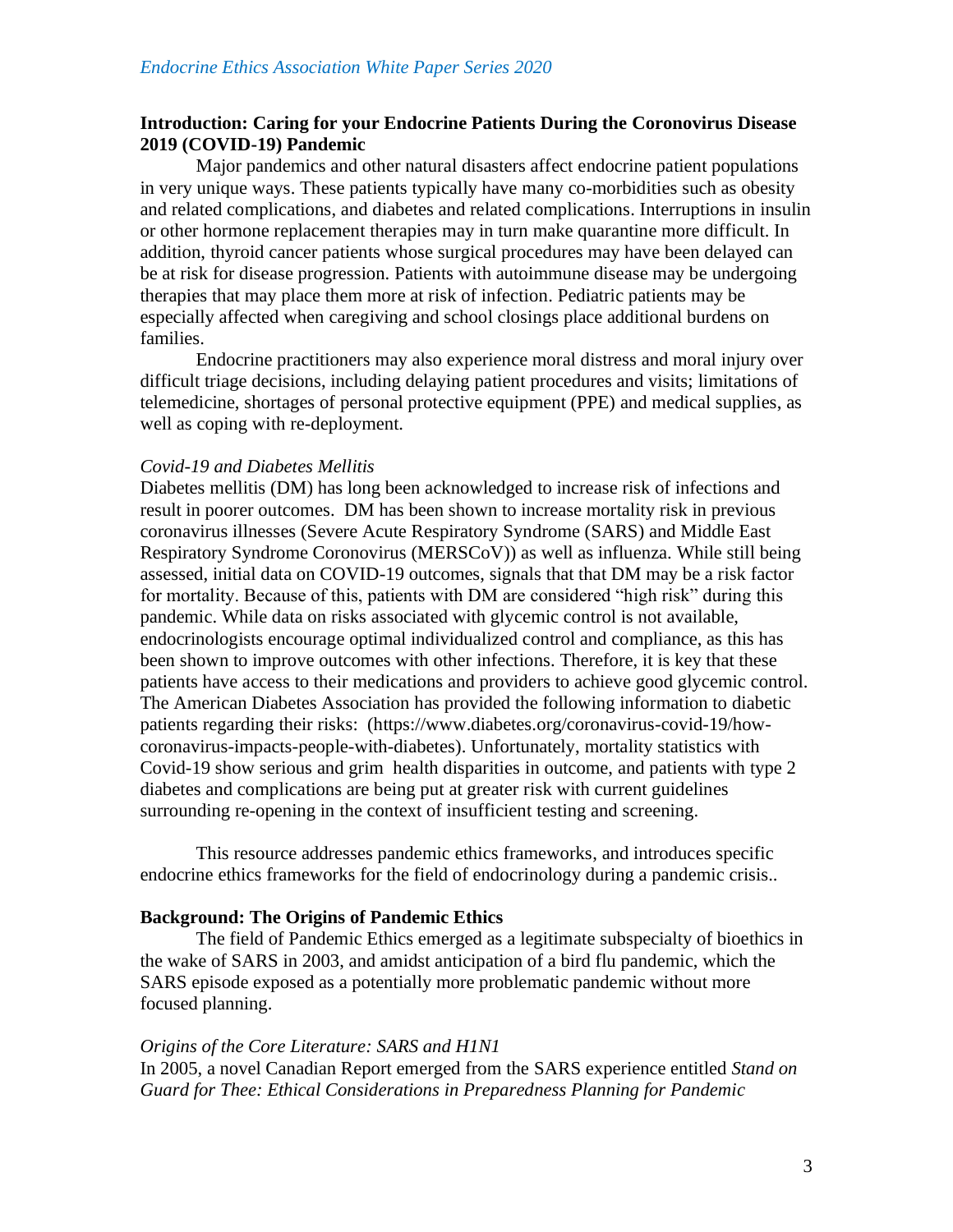*Influenza* (University of Toronto, 2005). This report outlined the first ethical framework to guide planning efforts in the health sector, and led to a major research effort at the University of Toronto to establish an internationally focused Program of Research on Ethics in a Pandemic. This program published a White Paper Series in 2009, titled *Ethics and Pandemic Influenza* (CanPREP, 2009). In 2008, in anticipation of concerns over H1N1, the World Health Organization (WHO) published its own White Paper series titled *Addressing Ethical Issues in Pandemic Influenza Planning* (WHO, 2008).

#### *Literature post-Hurricane Katrina*

In the United States, Hurricane Katrina in 2005 led to several disaster planning protocols\* that invoked the Toronto and WHO core pandemic ethics frameworks. Several papers citing that core literature emerged in this period in anticipation of either novel influenza or other natural disasters (Christian et al., 2006; Hick et al., 2007; IOM, 2009; Tabery & Mackett, 2008). In 2013, Sherry Fink published *Five Days at Memorial* (Fink, 2013), which revealed how quickly unprepared hospitals can reach conditions that wartime triage decisions, overwhelming healthcare providers in the absence of clear guidelines and questionable hospital systems leadership.

### *Literature post-Ebola*

In 2014, the Ebola epidemic in Sierra Lione, Liberia, and other sites in Africa led to conclusions that the world was unprepared for a looming Ebola pandemic. A World Health Organization (WHO) working group formed in the wake of the Ebola crisis that led to a 2016 pandemic ethics publication entitled *Guidance for Managing Ethical Issues in Infectious Disease Outbreaks (*WHO, 2016). The 2016 document covered a broad set of ethical concerns related to infectious disease outbreaks, citing much of the early literature that codified pandemic ethics frameworks. In its Introduction, the document notes [emphasis ours]:

This guidance grew out of concern at the World Health Organization (WHO) about ethical issues raised by the Ebola outbreak in West Africa in 2014–2016. The WHO Global Health Ethics Unit's response to Ebola began in August 2014, immediately after it was declared a "public health emergency of international concern" pursuant to the *International Health Regulations (2005).* That declaration led to the formation of an Ethics Panel, and later an Ethics Working Group, which was charged with developing ethics guidance on issues and concerns as they arose in the course of the epidemic. It became increasingly apparent that the ethical issues raised by Ebola mirrored concerns that had arisen in other global infectious disease outbreaks, including severe acute respiratory syndrome (SARS), pandemic influenza, and multidrug-resistant tuberculosis. However, while WHO has issued ethical guidance on some of these outbreaks, prior guidance has only focused on the specific pathogen in isolation. **The purpose of this document is to look beyond issues specific to particular epidemic pathogens and instead focus on the cross-cutting ethical issues that apply to infectious disease outbreaks generally.** In addition to setting forth general principles, it examines how these principles can be adapted to different epidemiological and social circumstances…. While many of the ethical issues that arise in infectious disease outbreaks are the same as those that arise in other areas of public health, **the context of an outbreak has particular complexities**. **Decisions during an outbreak need to be made on an urgent basis, often in the context of scientific uncertainty, social and institutional disruption, and an overall climate of fear and distrust.** Invariably, the countries most affected by outbreaks have limited resources, underdeveloped legal and regulatory structures, and health systems that lack the resilience to deal with crisis situations.

The Ebola epidemic revealed that weak governance or infrastructure in many regions seriously impeded epidemic preparedness as the Africa-centered Ebola epidemic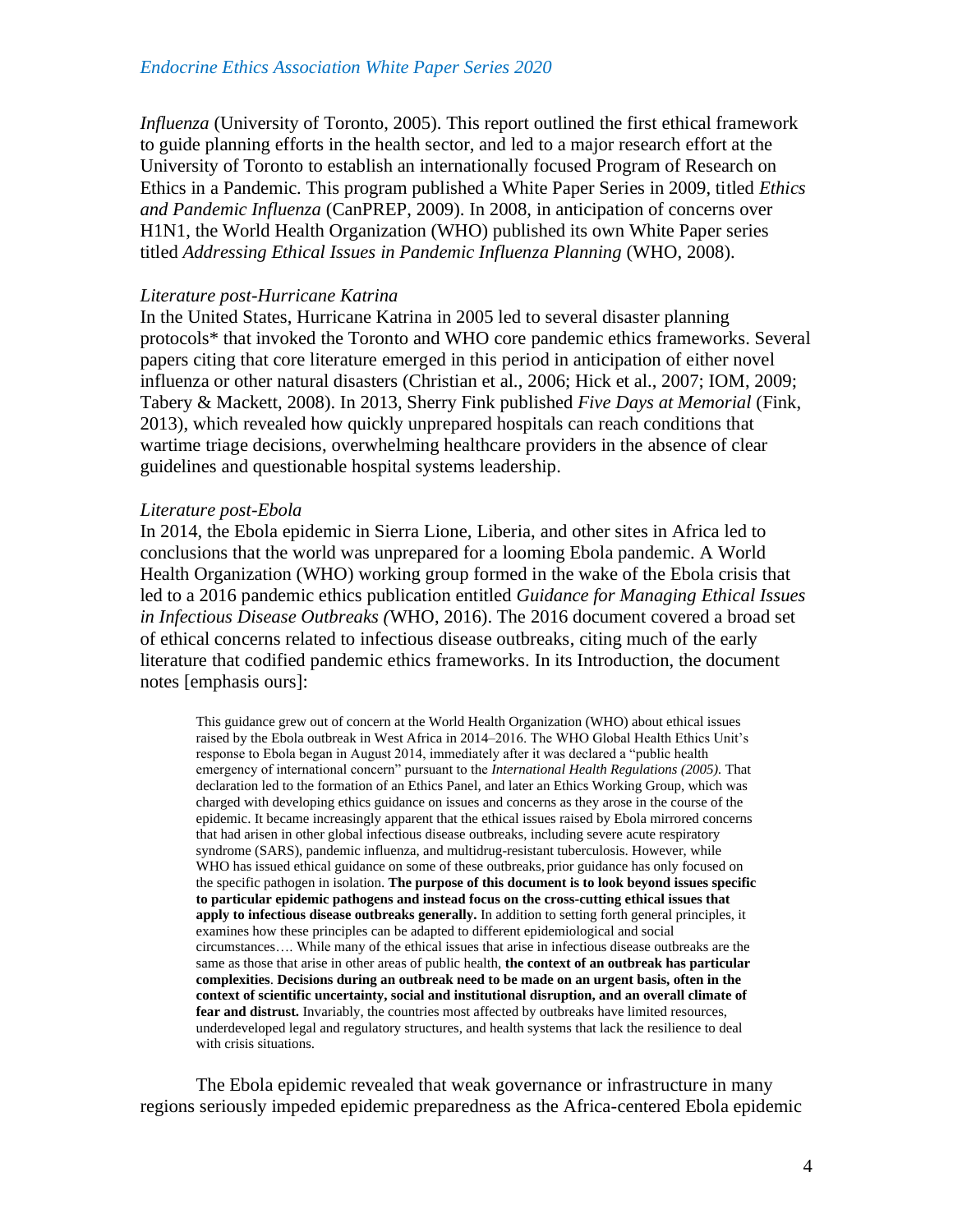quickly became difficult to contain and manage (Sun, 2014), and healthcare workers became infected and died. Additionally, priority for treatment was given to American healthcare providers over local healthcare providers, raising serious questions about the transparency of resource allocation decisions (Achenbach and Dennis, 2014). The 2016 WHO guidelines discuss macro-international and global health initiatives, such as proactive global surveillance, the role of non-governmental organizations (NGOs) and medical charities, and how pandemic prevention is wholly interdependent on the governance and foreign policy of wealthier countries (WHO, 2016).

#### The American Ebola Experience

When the first American Ebola patient, Thomas Duncan, presented to an emergency room at a Dallas, Texas hospital in 2014, it was clear that the hospital was completely unprepared (Berman & Brown, 2014; Spigner, 2014). The patient was first discharged with active symptoms, exposed several in the general public, and then later returned for care. Absent clear protocols, two nurses became infected caring for Duncan. Aside from contracting a life-threatening virus, the infected nurses suffered moral distress and moral injury due to poor planning and health disparities (National Nurses United, 2014).

In the wake of the American Ebola case, and the clear vulnerabilities revealed in the U.S. healthcare systems, several states began to formulate their own pandemic ethics planning documents which are listed in Appendix 1.

### *Pandemic ethics literature 2016-Present*

A new literature search was conducted in March 2020. Data saturation was reached when it became apparent that the core University of Toronto (2005; CanPREP, 2009) and WHO documents (2009) continue to be the seminal texts that inform the substantive literature worldwide with respect to pandemic ethics. In the wake of the 2019-20 novel coronavirus COVID-19 pandemic, the core pandemic ethics frameworks established by the University of Toronto and the WHO remain the operative ethics frameworks and are treated similarly as the core bioethics principles developed by Beauchamp and Childress (1978), which are routinely cited in medical ethics content. Several bioethicists are now using the early Toronto and WHO frameworks to craft their own pandemic ethics hospital policies. Additionally, scholars who study the history of infectious diseases and government responses, such as the 1918 influenza pandemic (Barry, 2005) or the missteps in the early days of human immunodeficiency virus (HIV) (IOM, 1995), also inform this current pandemic event. Recently, Italy has published its triage ethics tool for rationing treatment for COVID-19 patients, which was translated March 13, 2020, by the UCLA Center for Ethics (see Appendix 1), while news reports from healthcare providers dealing with COVID-19 in countries that peaked earlier are sharing data freely in this fast-moving crisis.

## **Summary of the Core Pandemic Ethics Issues**

The core pandemic ethical issues we discuss in this resource comprise: (a) duty to care of health professionals; (b) priority setting (resource allocation) of limited health resources; (c) restrictive measures (e.g., quarantine); and (d) global governance. The need for an ethical framework to guide local pandemic planning has been reinforced in multiple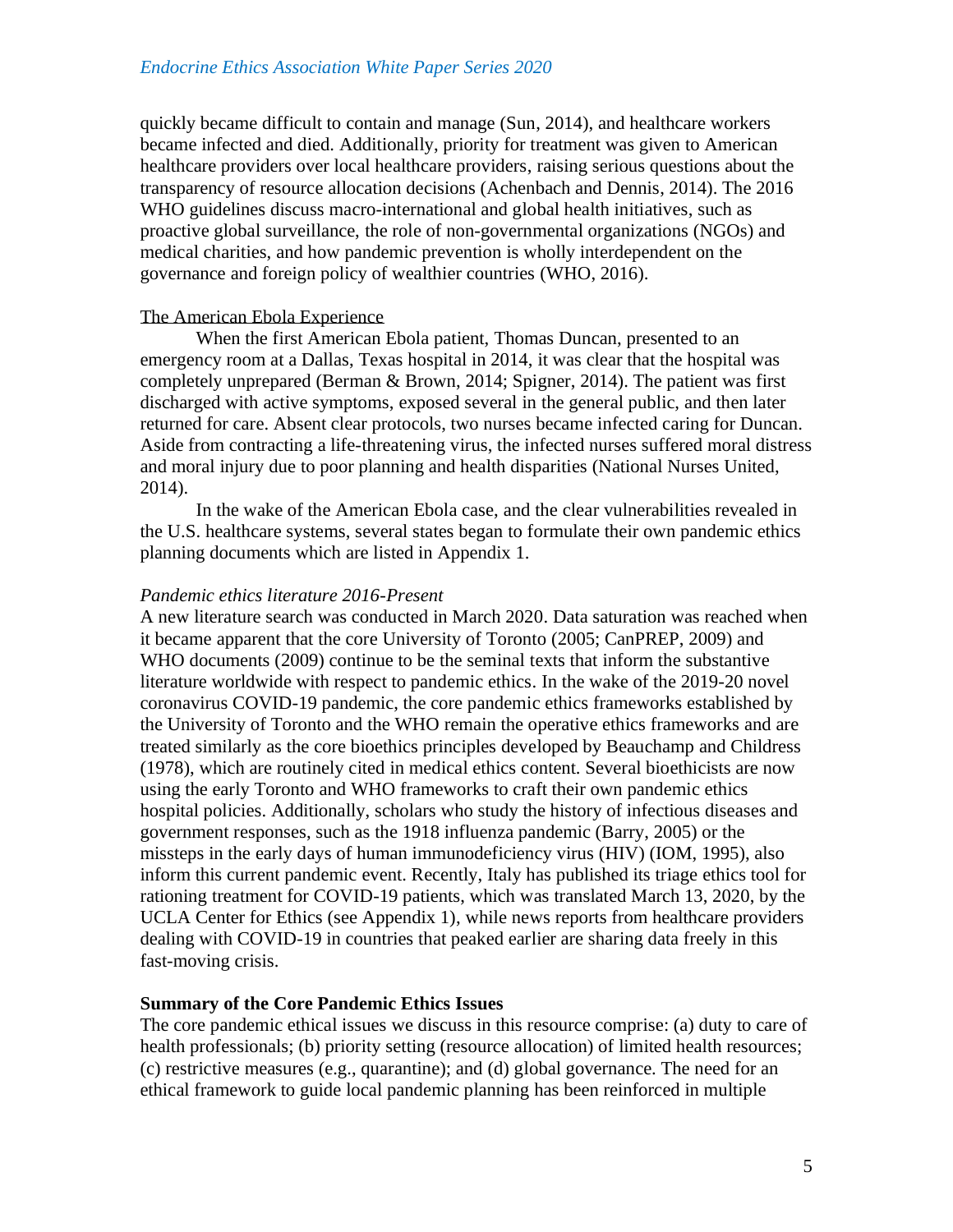disciplines engaged in pandemic planning. Ultimately, the public health goals identified by Pandemic Ethics researchers comprise:

- building and maintaining public trust
- protection of vulnerable populations
- establishing the obligations of health care workers in a pandemic
- establishing the reciprocal obligations of the health care system to health care workers
- establishing a framework to allocate strained resources such as ventilators, antiviral medication, or community health services
- establishing a framework for communicating information to the public

This resource is based on the existing literature summarized above, and recent developments in the COVID-19 pandemic reported in the press as of this writing, including information on vulnerable populations.

## **Ethical Duties of Healthcare Providers in a Pandemic**

Health care workers (HCWs) -- both clinical and nonclinical -- face disproportionate health risks in a pandemic situation. They may face competing personal and professional obligations to their patients, colleagues, employers, family members, and to their own health. In the wake of the SARS outbreak, research published in 2009 revealed that as many as 85% of HCWs reported being unwilling to show up for work in a pandemic (CanPREP, 2009), that was validated by news reports during the 2014 Ebola crisis (Sun, 2014) and now in the several countries first to deal with COVID-19, which was officially declared a global pandemic on March 11, 2020 (WHO, 2020). As of this writing, accurate data surrounding the exact risks to healthcare workers are unclear, but the experiences in China and Italy suggest that 20-30% of exposed healthcare workers are becoming infected. In some countries, reports state that two-thirds of in-hospital transmissions have been due to HCW transmissions (Newsweek, 2020; Yang, 2020; YouTube, 2020).

Pandemic Ethics researchers have raised the following questions: Do HCWs have an obligation to treat patients despite risk of infection? What limits, if any, are there to health care workers' duty to care? What institutional supports are owed to health care workers in a pandemic? Health care workers' ethical duty to care (distinct from the legal duty to treat) is both a professional duty and societal duty, but professional codes are typically insufficient in addressing duty to care in a pandemic. Communicating duty to care to HCWs is best done within the context of societal obligations (a social contract framework) rather than professional obligations, but that reciprocity should be a consideration in priority setting. Research indicates that the public's perception of HCWs is that they have special obligations to care because of the profession they entered, but that their institutions or government must ensure they have reciprocity, meaning they are safe, and fairly compensated for their risk, and given priority for resources. Core guidelines comprise the following, cited verbatim (CanPREP, 2009):

*1. Pandemic planners should ensure the right of HCWs to safe working conditions is maximized to ensure the discharge of duties and that HCWs receive sufficient*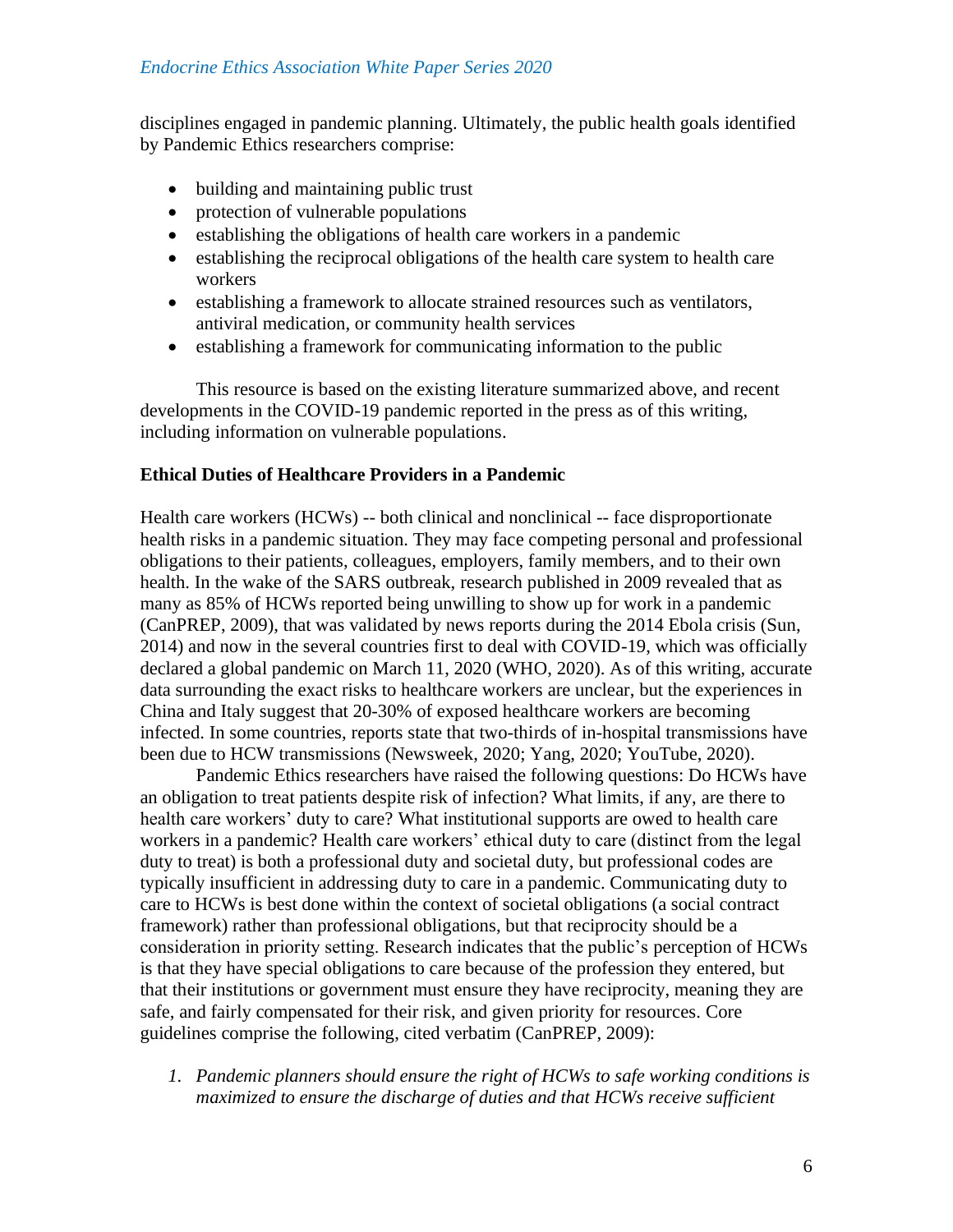*support throughout a period of extraordinary demands, which will include training on hygienic measures to reduce infection risk.*

- *2. Consideration should be given to needs of health care providers to ensure care to their families.*
- *3. Professional associations should provide, by way of their codes of ethics, clear guidance to members in advance of a pandemic. This may include information regarding existing mechanisms to inform members as to expectations and obligations regarding the duty to provide care during a communicable disease outbreak.*
- *4. Pandemic planners should ensure that processes be in place to accommodate legitimate exceptions to the provision of clinical care (e.g. pregnancy, immunodeficiency).*
- *5. Pandemic planners should assess local circumstances and ensure participation of the community sector in planning of formal and informal care networks and engage clinical and non-clinical, professional and non-professional HCWs.*

A review of hospital policies shared by clinical ethicists at numerous hospitals echo the frameworks above. The Veterans Affairs National Center for Ethics in Healthcare has added the following policy surrounding *the duty to provide Cardiopulmonary Resuscitation (CPR) to patients with COVID-19* (Alfandre, 2020):

*Generally, health care providers have a duty to provide potentially life-saving treatments to patients, such as CPR, unless it is impossible to adequately mitigate risk to staff. Codes of ethics of all health care professionals include a duty to provide care for patients even at some risk to themselves. This is a primary ethical duty of the health care professional, but it is not absolute and there are ethically justifiable exceptions. Those exceptions occur when there is disproportionate risk to the health care professionals providing the care.*

The Endocrine Ethics Association has added the following guidelines specific to COVID-19:

- 1. Clear institutional or professional association guidelines must be provided regarding self-quarantine, social distancing and reducing assembly for the following groups: (1) HCWs in the hospital; (2) medical faculty who routinely educate through rounding or teaching in small groups or large groups; (3) HCWs and faculty who travel to lecture or attend conferences. Note: When the Endocrine Society cancelled its 2020 conference, and the International Thyroid Congress put its Fall conference on hold, these organizations helped to endorse social distancing as a mitigation strategy.
- 2. High demand for hand sanitizer, toilet paper, rubbing alcohol, and other products have put a strain on HCWs using such products for essential purposes in the clinical enterprise. Reducing our use of such products can help address this concern, and may be done by employing telecommuting/teleworking for all staff and faculty who are not involved in direct patient-care. Establishing Endocrine Telehealth with appropriate remuneration and Remote Continuing Medication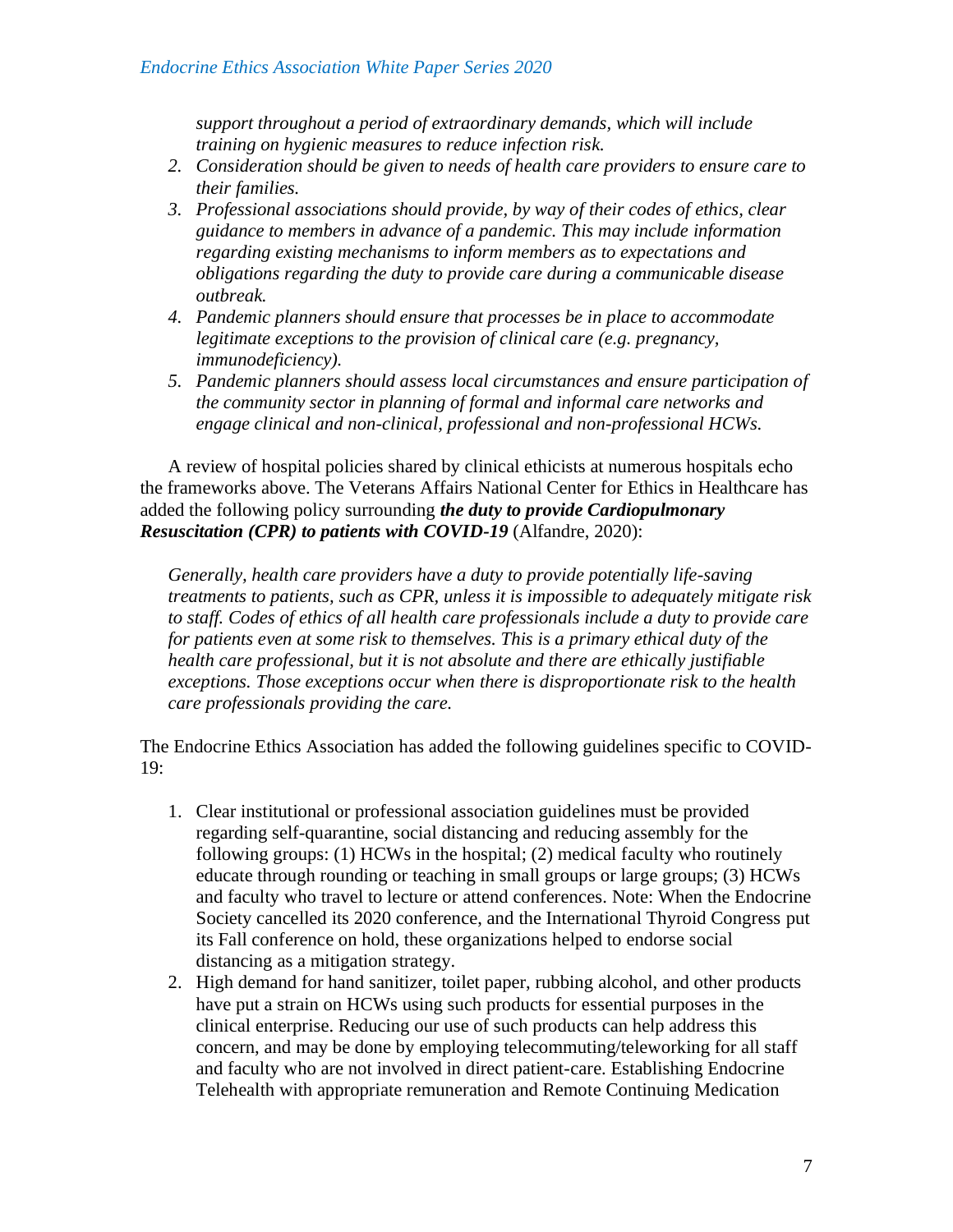Education for endocrine practitioners as normative practice, helps to endorse and support pandemic ethics frameworks that will be in place until sufficient testing or vaccination programs can be established.

- 3. Specific strategies for groups of endocrine patients should be created by multidisciplinary task forces to help patients stay safe during quarantine, which should be initiated by major endocrine societies.
- 4. Specific programs addressing endocrine practice during pandemics should be developed for trainees (residents, students).
- 5. If endocrine practitioners do not feel that infection control measures are adequate for keeping them safe, there should be clear venues within their institutions for them to voice concerns, or they may make use of their professional societies to advocate for their concerns.
- 6. Unclear guidelines surrounding testing for COVID-19, combined with a shortage of test kits, have seriously interfered with assessing the scope of the pandemic. The Precautionary Principle approach should be employed, which assumes that there is *prevalent community spread* until/unless antibody testing can be employed to determine immunity. Specific guidance surrounding quarantine measures should be provided to high-risk endocrine patients.
- 7. Endocrine colleagues should make use of their institution's clinical ethics consultation service to address both COVID-19 ethics questions or other endocrine ethics questions. (Or, they may consult the Endocrine Ethics Association consult service available to Members.)
- 8. Endocrine colleagues should make use of wellness services provided by their institutions to deal with personal stress to maximize professional obligations.

## **Ethical Frameworks for Allocation of Resources and Priority Setting**

"Priority Setting" is the dominant term used by pandemic ethics researchers in the discussion of resource allocation in a pandemic setting, in which ordinary healthcare resources and services demands are expected to exceed supply.

In a pandemic setting, access to: beds, ventilators, sanitizing products, personal protective equipment (PPE: masks, face shields, gowns, gloves), test kits, future vaccines, antivirals, and other necessary resources in hospitals and in the community may need to be prioritized. Clinical criteria are insufficient to address such prioritization. Value-based decisions in a pandemic setting will need to be made, but how? Should we give priority to the sickest or should those most likely to survive be the benchmark? Italy recently faced extreme wartime-like triage decisions. (Lintern, 2020; Mouk, 2020; Newsweek, 2020;), and published its own triage ethics protocol (see Appendix 1).

The following questions have been raised by pandemic ethics researchers (CanPREP, 2009): *Should resources be allocated to save the most lives or to give everyone a fair chance at survival? Should special consideration be given to vulnerable populations in determining access to resources? Who should make these allocation decisions?*

The ethical goals of resource allocation or priority setting are legitimacy, fairness,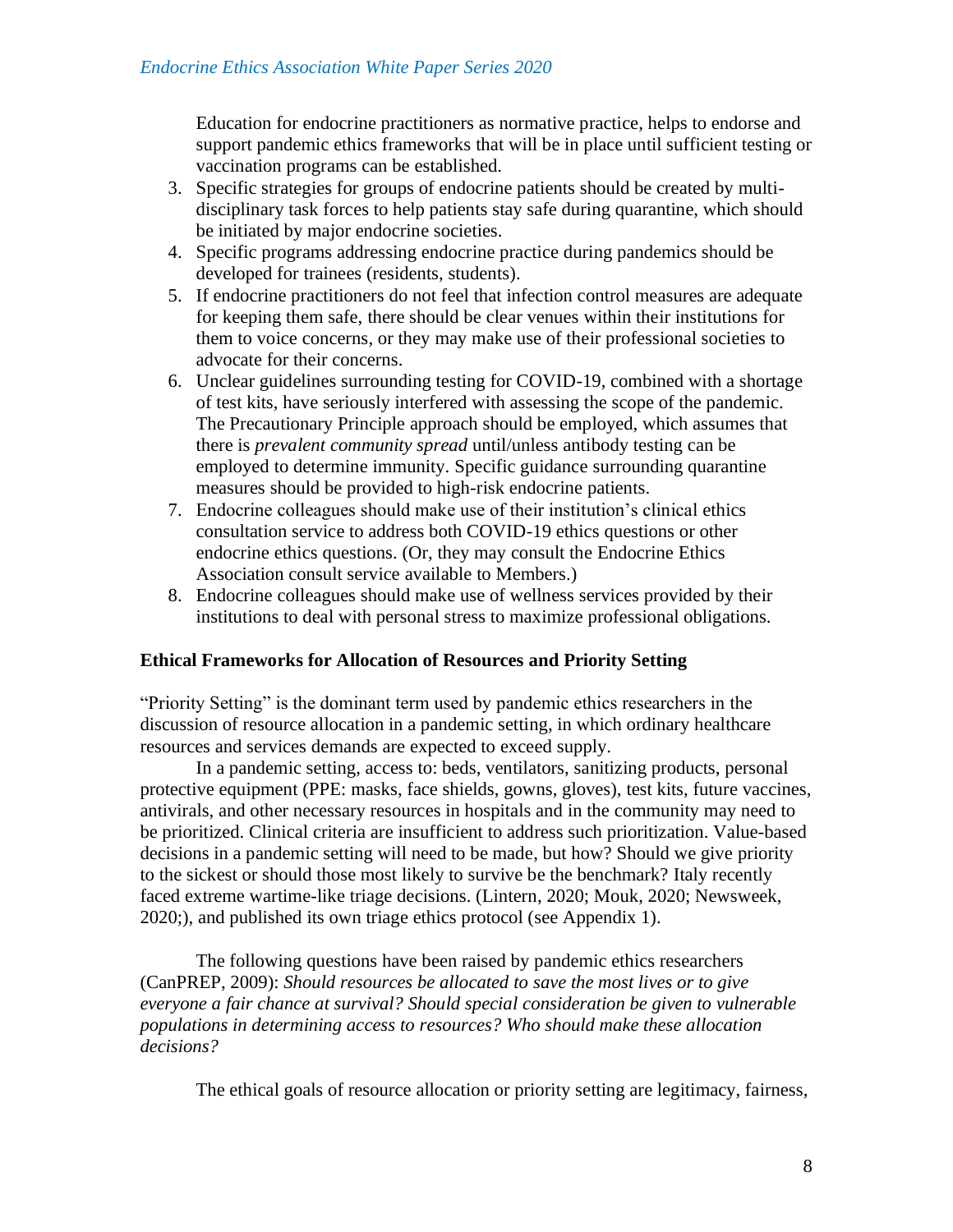and equity. Research indicates the following parameters are acceptable to the public in resource allocation decisions: need, survivability, and social value. Need takes into consideration not just the sickest person; persons who are responsible for caring for others may take priority. Social utility of individuals (healthcare workers, critical infrastructure workers, etc.) who are sick is a key concept in prioritizing. Establishing transparent priority setting criteria in advance of a crisis is another key concept to enforce fairness and public trust in priority setting. There is public consensus that priority should be given to healthcare workers, whose social utility value is high; and whose risk assumption is high. Research indicates there is public consensus that children should be given second priority after healthcare workers. (CanPREP, 2009).

The WHO (2008) emphasizes that priority setting is typically based on the principle of efficiency (saving most lives), which prioritizes protecting individuals responsible for caring for the sick, and is not necessarily based on prioritizing resources for the "sickest." The principle of equity is typically a failed principle in priority setting because equitable distribution of resources may not achieve the goals of public safety in pandemic situations. The WHO White Paper on priority setting provides a detailed and thorough discussion of the strengths and weaknesses of various moral frameworks for establishing priority setting guidelines, however the 2009 University of Toronto report distills much of this information into practical guidelines, stated here verbatim (CanPREP, 2009):

- *1. Governments and health sector officials should engage the public actively in transparent, inclusive, and accountable deliberations about priority-setting issues related to the use of limited resources for treatment and prevention.*
- *2. Governments and health care sector officials should engage stakeholders (including health care workers and administrators, and the public) in determining what criteria should be used to make resource allocation decisions (e.g., access to ventilators, vaccines, antivirals).*
- *3. Governments and health care sector officials should provide an explicit rationale for resource allocation decisions, including priority groups for access to limited health care resources and services. The rationale should be publicly accessible, justified in relation to the defined criteria, and include a reasonable explanation for any deviation from the pre-determined criteria.*
- *4. Governments and health care sector officials should ensure that there are formal mechanisms in place for stakeholders to bring forward new information, to appeal or raise concerns about particular allocation decisions, and to resolve disputes.*

The Endocrine Ethics Association has added the following guideline specific to COVID-19:

- 1. In the absence of clear guidance from government institutions, individual institutions must provide transparent criteria for priority-setting for PPE conservation of hand sanitizer, and other products in short supply.
- 2. Individual institutions should include a bioethics representative in incidentcommand decisions surrounding resource allocation and rationing, while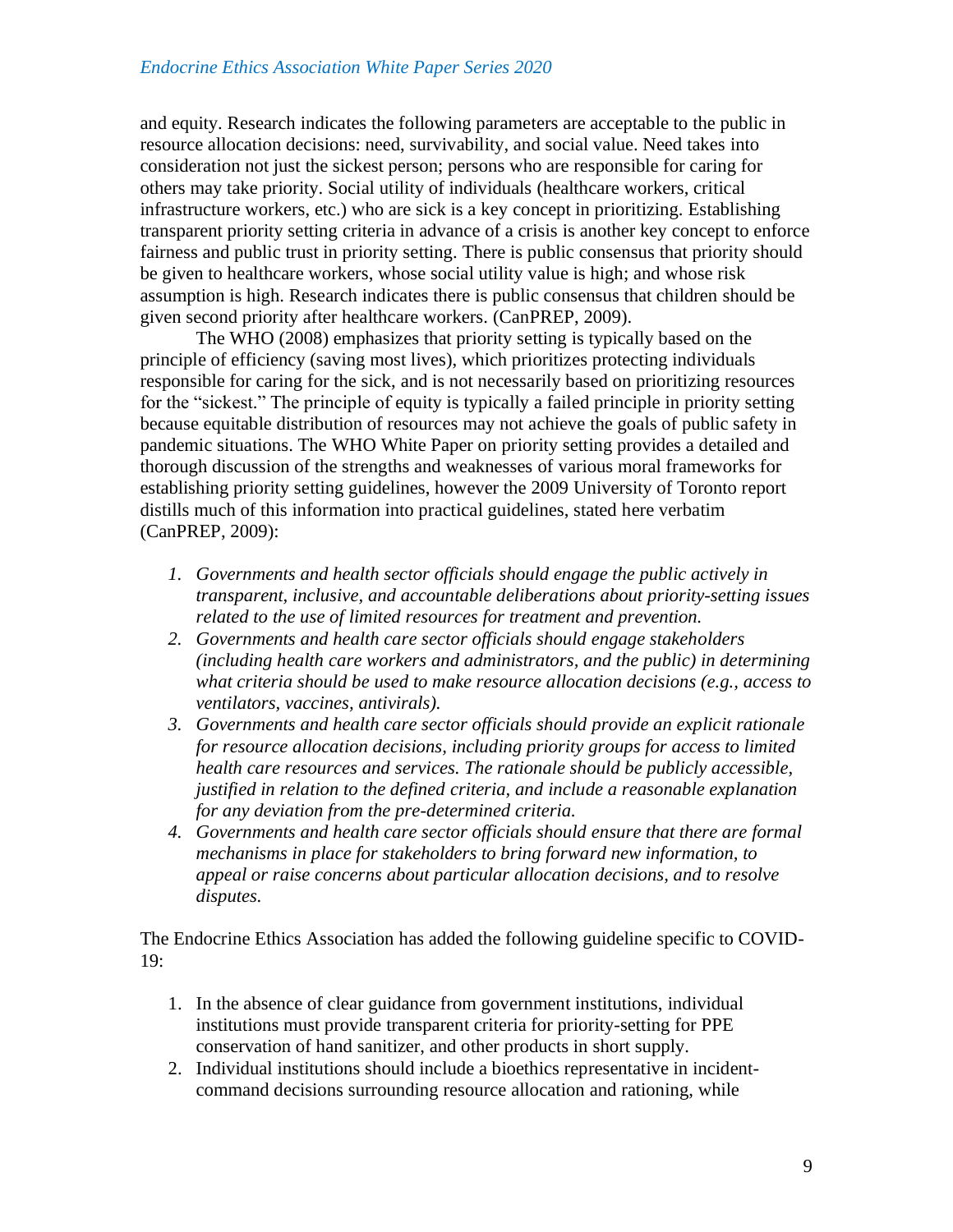decisions made by professional endocrine organizations should include a bioethics representative in program planning during and post-pandemic.

3. Separate COVID-19 rationing policies should be created for the field of endocrinology by implementing multi-disciplinary task forces to deal with special populations, which also look at early vaccine rationing.

### **Ethical issues in Triage**

The WHO (2008) emphasizes the following with respect to triage, stated verbatim:

*Similar to judgments about medical futility, triage decisions should be based upon professional standards that are publicly justifiable. In this way, controversial and deeply troubling decisions are not left to the discretion or subjective assessment of individual caregivers. Priorities should be based upon general triage criteria that are reasonably acceptable to everyone. On the one hand this involves appeal to the basic normative principles discussed previously; maximization of health benefits (notably saving lives) and equity. On the other hand, criteria should be defined and specified on the basis of medical evidence about health needs and factors that determine the chance of recovery.*

*In critical care, the primary focus is on saving lives by responding to acute health crises. Triage decisions aimed at saving the most lives with limited resources will give less priority to patients who are expected to recover less easily. Although the implications of such decisions will be harsh and controversial, the basic principle to save the greatest number of lives possible can be reasonably justified to anyone.*

Appendix 1 lists several resource-allocation policies that reflect the framework above.

## **Ethical Considerations regarding Quarantine, Mask-Wearing, Sick Leave, Testing and Vaccination: Patient Care**

The main issues identified with the American experience with COVID-19 is that since adequate testing has been delayed, containment and mitigation is reliant on selfmonitoring for symptoms and self-quarantine from the workplace or other public places. Mask-wearing is another important strategy in mitigation. Additionally, since COVID-19 is asymptomatic or mild in many groups, those who do not have adequate sick pay or compensation may feel compelled to go to work with known exposure to infected individuals or with mild symptoms, despite being contagious, while mask-wearing has become a contentious issue surrounding compliance. As for a COVID-19 vaccine, although challenge trials are underway to speed up the process, it is typically not expected that an appropriate vaccine will be available to the public until 2021 or later (if at all), and for many this will be far too late. Yet even when a vaccine has been developed and approved, deployment will be incremental, likely meet with resistance from people opposed to vaccination, and there will be insufficient initial production capacity to accommodate the enormous worldwide demand. Priority-setting guidelines can help to get vaccines to critical populations. However, there is a considerable ethical issue regarding vaccine refusal.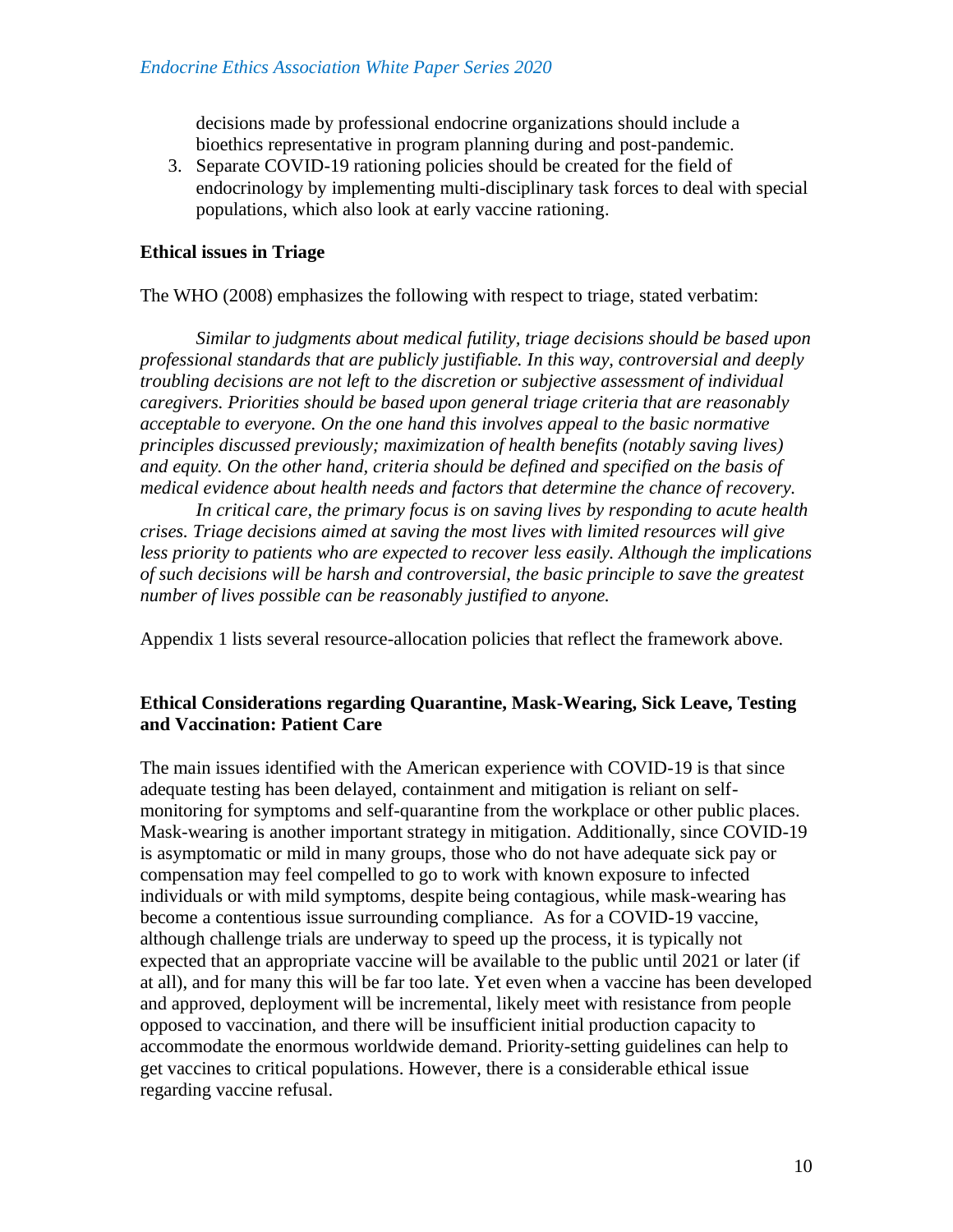#### *Endocrine Ethics Association White Paper Series 2020*

With respect to non-compliance with self-quarantine or mask-wearing for either short or long periods (which includes not working when sick), it is imperative to provide clear guidelines for patients at risk, who have tested positive, or who have not been tested at all. In the first group, mask-wearing should be imperative regardless of symptoms or status; in the second group, self-quarantine should be imperative, and state intervention is justified to ensure self-quarantine is followed, but sponsored healthcare should be provided for those quarantined. For those who are symptomatic and untested, compensation for missed work should be provided as an incentive to stay home when symptomatic or on self-quarantine. For those who are asymptomatic but exposed to someone positive for COVID-19, self-quarantine combined with compensation for missed work should be provided as above. Endocrine practitioners can help to instill these guidelines by writing medical notes for patients' employers, or to the relevant bodies. Education about mask-wearing is also critical.

#### *Mandated Testing and Vaccination for HCWs*

With respect to testing or vaccine refusal, once testing is readily available and a vaccine for COVID-19 becomes available, mandated testing and vaccines for HCWs should become part of the employee health compliance programs and priority should be given to HCWs, and mandatory testing of patients should take place in all endocrine practices.

Testing refusal may be linked to social implications of testing positive for an illness, as seen in the early years of HIV testing, for example. Vaccination refusal is linked to two issues in public health: (1) a flawed vaccine that was distributed in 1976, in anticipation of a flu pandemic, which produced a number of side-effects; (2) parental distrust of vaccines, and their disproven association with autism, based on retracted research by Wakefield et al. in 1998, and retracted in 2010 in the *Lancet*. There is an increasing distrust by the public regarding the safety of vaccines. Refusal of vaccines is also now seen among healthcare workers. Vaccination refusal has been examined by Diekema (2005), and deals with the parental refusal of vaccine in the context of the Harm Principle. Extended to adults, the Harm Principle, as well as the Duty to Warn from the 1976 Tarasoff case (Tarasoff, 1976), is a defensible framework for state/institution intervention to force compliance with testing, quarantine or vaccine in a pandemic event that is a clear threat to human health in which third parties should be protected from community vectors or suspected index patients for various clusters.

Testing, quarantine and vaccines in a pandemic situation not only provide for the benefit of the individual, but also for the benefit of the public. The process of containment (quarantine), or creating "herd immunity" (vaccine) allows for individuals who do not get tested or vaccinated, or cannot get vaccinated, to derive some measure of protection from others in the population being successfully quarantined or immunized.

Determining the purpose of a testing, quarantine or vaccination program is a key concept: is it to protect the public or individual? If it is to protect the individual, then the individual's autonomy to refuse quarantine or vaccination should be honored. However, if the program is designed to protect the public, then the principle of "solidarity" and protecting the public from harm justifies coercive policies in mandating quarantine and vaccination, and infringing upon individual liberty. Such measures have been recently implemented in 2020 in China, Italy, Kentucky, and parts of New York State.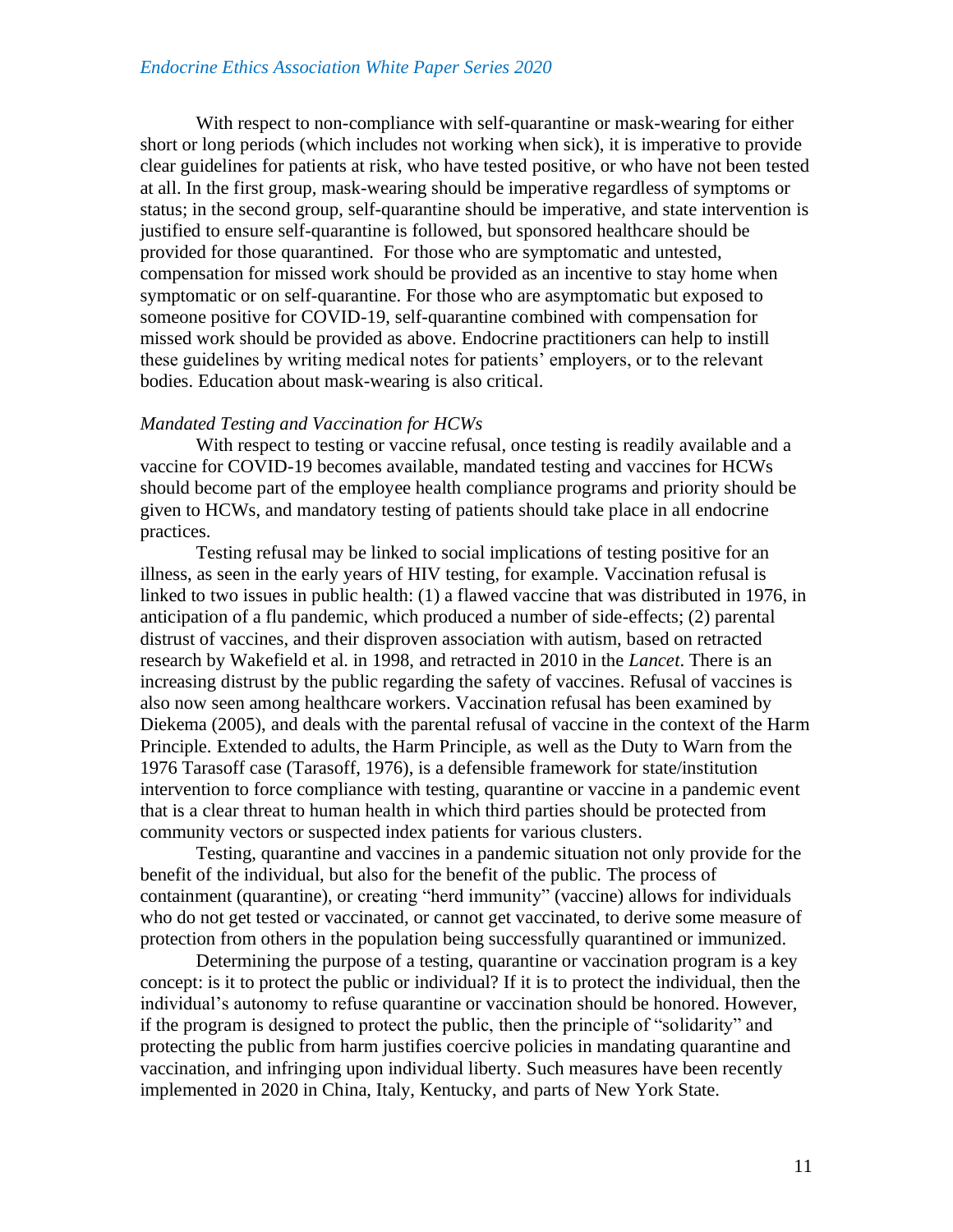### *Endocrine Ethics Association White Paper Series 2020*

Pandemic ethics researchers assert that in order for public health officials to justify the use of more coercive measures, they need to have scientific evidence that supports the population health benefits of the quarantine or vaccination program. Coercive policies can include consequences for HCWs who refuse to quarantine or get the vaccine. Some work places have introduced laws that require health care workers to go home without pay if they refuse vaccination.

Mandated school quarantine or vaccination programs are also common, as well as mandated quarantine for adults. Coercive policies could be justified to reduce crowd size, such as cancelling live classes, or not permitting school attendance during an outbreak if the student is not vaccinated. While there may be a reluctance to use and justify coercion, public health officials also have a responsibility to justify the lack of use of coercive policies for quarantine or vaccination, particularly if there is evidence for the population health benefits of such policies. The failure to do so would violate the principle of solidarity and protecting the public from harm, resulting in avoidable illness and death. In making this decision, officials will have to balance the potential risks and benefits of the quarantine or vaccination program, taking into account the strength of evidence for both of these.

Officials will also have to be guided by the "precautionary principle," which advocates a lower evidentiary standard for acting to protect against a large-scale risk than what is traditionally used in evaluating the benefit of health technologies at the individual level.

In any mandated quarantine or vaccine program, there are reciprocal responsibilities of the state to quarantine and vaccine recipients: ensuring job security and compensation for quarantine; ensuring the safety and effectiveness of the vaccine, and providing just compensation to those who suffer an adverse event following vaccination.

With advent of testing for COVID-19 antibodies, evidencing recovery from a prior infection, additional issues arise. To date, it is still not known if the presence of these antibodies confers protection against reinfection. In addition, if and when vaccines become available, it is not yet known whether they will provide temporary or longstanding protection against COVID-19 infection. When those questions are answered, these individuals may be issued "immunity passports" that permit unfettered social interactions. This may unleash a wide range of ethical problems, including: employment discrimination, travel restrictions, social stigmatization, against those without "passports"

#### **Individual Liberty Restrictions and Shelter in Place**

Research indicates that roughly 85% of the population supports states and governments to suspend some individual rights (e.g. traveling, right to assemble) during a pandemic, and in extre. However, such rights can only be suspended in the public's view, with reciprocity: reciprocal obligation of governments to provide for the basic needs of restricted individuals, as well as support services after the restrictive measures end. For example, restricted individuals should not be penalized by an employer for following a quarantine order (e.g., losing a job). More recently, bioethicists have weighed mitigation strategies against shutting down economies in the context of a "last resort" efforts to reduce transmission. (See: [https://bioethics.jhu.edu/research-and-outreach/covid-19](https://bioethics.jhu.edu/research-and-outreach/covid-19-bioethics-expert-insights/resources-for-addressing-key-ethical-areas/grappling-with-the-ethics-of-social-distancing/) [bioethics-expert-insights/resources-for-addressing-key-ethical-areas/grappling-with-the](https://bioethics.jhu.edu/research-and-outreach/covid-19-bioethics-expert-insights/resources-for-addressing-key-ethical-areas/grappling-with-the-ethics-of-social-distancing/)[ethics-of-social-distancing/\)](https://bioethics.jhu.edu/research-and-outreach/covid-19-bioethics-expert-insights/resources-for-addressing-key-ethical-areas/grappling-with-the-ethics-of-social-distancing/).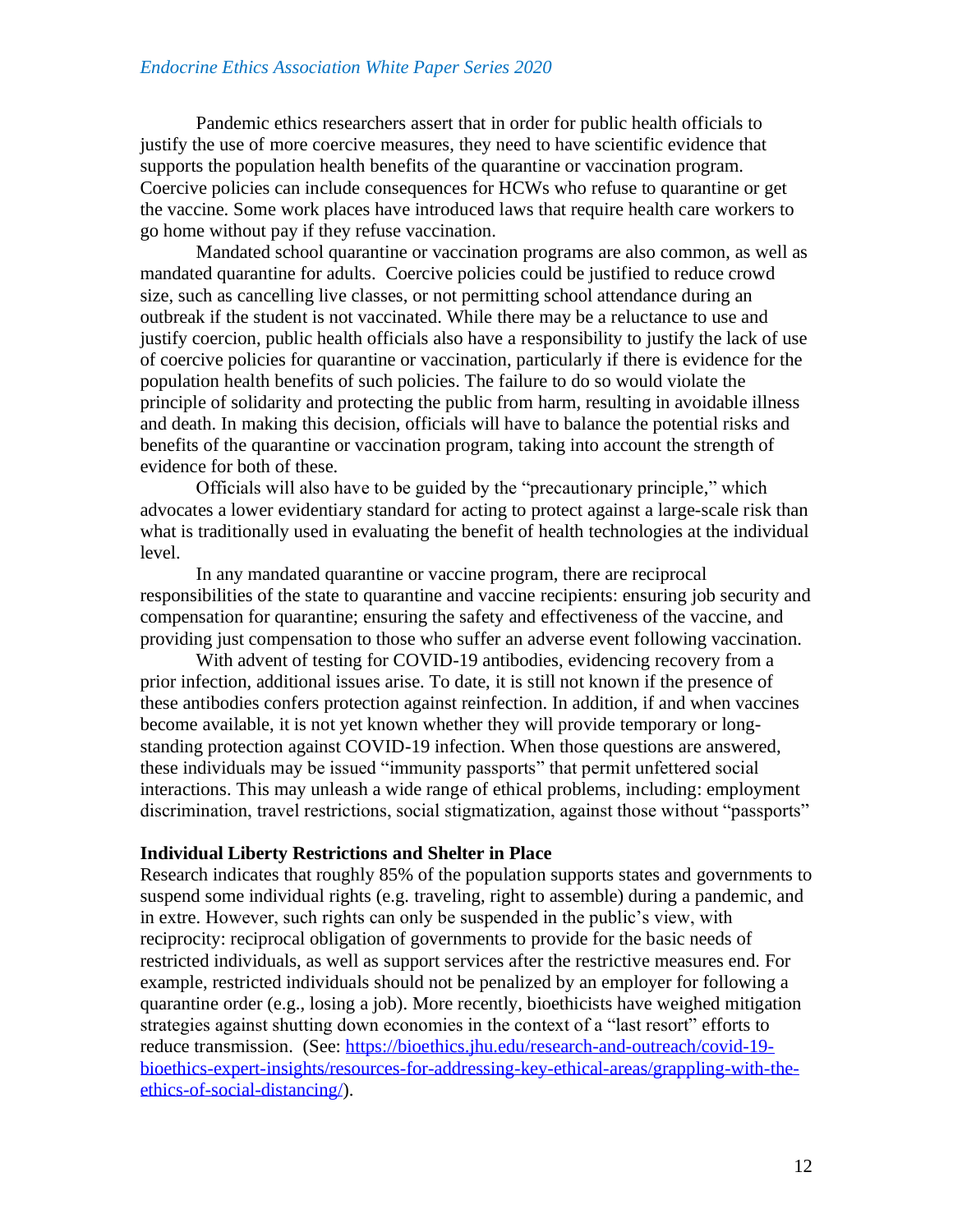## **Summary**

Pandemic Ethics researchers have summarized guidelines as follows, which appear verbatim (CanPREP, 2009):

- *1. Public health officials should ensure that pandemic response plans include a comprehensive and transparent protocol for the implementation of restrictive measures. The protocol should be founded upon the principles of proportionality and least restrictive means, should balance individual liberties with protection of public from harm, and should build in safeguards such as the right to appeal.*
- *2. Governments and the health care sector should ensure that the public is aware of the rationale for restrictive measures, the benefits of compliance, and the consequences of non-compliance.*
- *3. All pandemic plans should include measures to protect against stigmatization and to safeguard the privacy of individuals and/or communities affected by quarantine or other restrictive measures.*
- *4. Measures and processes ought to be implemented in order to guarantee provisions and support services to individuals and/or communities affected by restrictive measures during a pandemic emergency. Plans should state in advance what backup support will be available to help those affected by restrictive measures (e.g., food, bills, loss of income). Government should have public discussions of appropriate levels of compensation, including who is responsible for compensation.*
- *5. In order to get the public "on board" with decisions regarding restrictive measures, policymakers need to include the public in deliberations about public policy with respect to pandemic influenza.*

\*Adapted from *The University of Kentucky Pandemic Ethics Resource*

## **References**

Achenbach, J., Dennis, B. and Hogan, C. (2014, August 2). American doctor infected with Ebola returns to U.S. *The Washington Post*. [https://www.washingtonpost.com/national/health-science/us-confirms-2](https://www.washingtonpost.com/national/health-science/us-confirms-2-americans-with-ebola-coming-home-for-treatment/2014/08/01/c20a27cc-1995-11e4-9e3b-7f2f110c6265_story.html) [americans-with-ebola-coming-home-for-treatment/2014/08/01/c20a27cc-](https://www.washingtonpost.com/national/health-science/us-confirms-2-americans-with-ebola-coming-home-for-treatment/2014/08/01/c20a27cc-1995-11e4-9e3b-7f2f110c6265_story.html)[1995-11e4-9e3b-7f2f110c6265\\_story.html](https://www.washingtonpost.com/national/health-science/us-confirms-2-americans-with-ebola-coming-home-for-treatment/2014/08/01/c20a27cc-1995-11e4-9e3b-7f2f110c6265_story.html)

Alfandre, D. (2020, March 14). Personal communication.

- Anonymous Doctor in Western Europe. (2020, March 11). Young and unafraid of the coronavirus pandemic? Good for you. Now stop killing people. *Newsweek*. [https://www.newsweek.com/young-unafraid-coronavirus-pandemic-good](https://www.newsweek.com/young-unafraid-coronavirus-pandemic-good-you-now-stop-killing-people-opinion-1491797)[you-now-stop-killing-people-opinion-1491797.](https://www.newsweek.com/young-unafraid-coronavirus-pandemic-good-you-now-stop-killing-people-opinion-1491797)
- Barry, J. (2005). *The Great Influenza.* Penguin Books.
- Berman, M. & Brown D.L. (2014, October 8). Thomas Duncan, the Texas Ebola patient, has died. *The Washington Post*.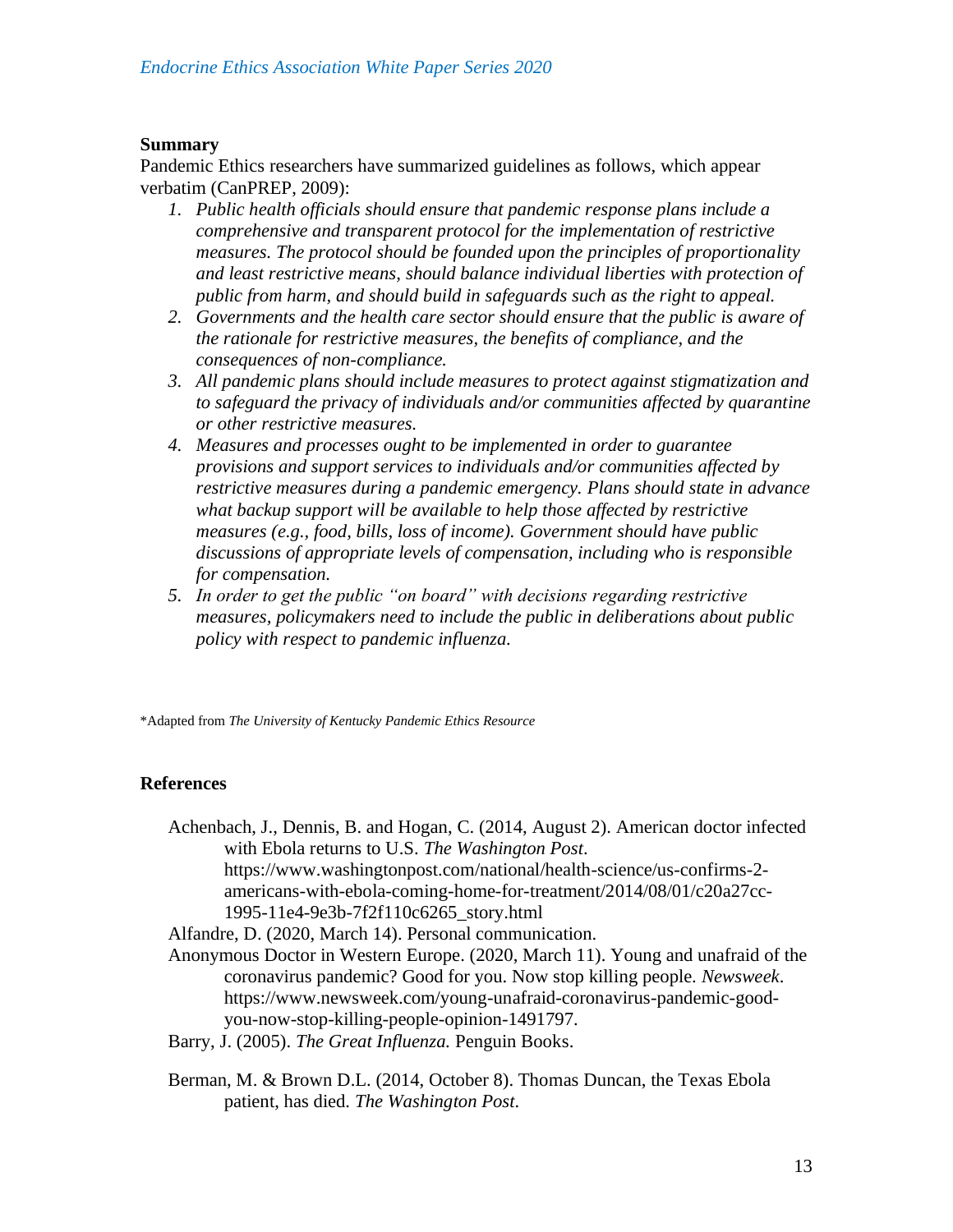[https://www.washingtonpost.com/news/post-nation/wp/2014/10/08/texas](https://www.washingtonpost.com/news/post-nation/wp/2014/10/08/texas-ebola-patient-has-died-from-ebola/?utm_term=.214758893a0b)[ebola-patient-has-died-from-ebola/?utm\\_term=.214758893a0b](https://www.washingtonpost.com/news/post-nation/wp/2014/10/08/texas-ebola-patient-has-died-from-ebola/?utm_term=.214758893a0b)

- Canadian Program of Research on Ethics in a Pandemic (CanPREP). (2009). Formerly published as *Ethics and Pandemic Influenza White Paper Series*. University of Toronto Joint Centre for Bioethics. http://www.canprep.ca/
- Centers for Disease Control. (2011, July 1). *Ethical considerations for decision making regarding allocation of mechanical ventilators during a severe influenza pandemic or other public health emergency*. https://www.cdc.gov/about/advisory/pdf/VentDocument\_Release.pdf
- Christian, M.D. et al. (2006). Development of a triage for critical care during influenza pandemic. *Canadian Medical Association Journal, 175*, 1377-81.
- Diekema, DS (2005). Responding to Parental Refusals of Immunization of Children. *Pediatrics, 115*(5), 1428-1431.
- Fink, S. (2013). *Five Days at Memorial*. Crown Publishing.
- Hicks S.L. et al. (2007). Allocating ventilators during large-scale disasters. *Critical Care, 11*, 217.
- IOM (Institute of Medicine). (1995). HIV and the blood supply: An analysis of crisis decision making. National Academies Press.
- IOM (Institute of Medicine). (2009). *Guidance for establishing crisis standards of care for use in disaster situations: A letter report*. The National Academies Press.
- Lexington Herald Leader. (2020, March 14). [https://www.kentucky.com](https://nam04.safelinks.protection.outlook.com/?url=https%3A%2F%2Fwww.kentucky.com%2F&data=02%7C01%7Cm.sararosenthal%40uky.edu%7C45d7b26d533044c7544108d7c87afabc%7C2b30530b69b64457b818481cb53d42ae%7C0%7C0%7C637198303131623178&sdata=2zbKBOiaXuIlwrWNdzOxe3M4iJcNF4XM7%2FY9v5Gz0Mc%3D&reserved=0)
- Lintern, S. (2020, March 13) 'We are making difficult choices': Italian doctor tells of struggle against coronavirus. *The Independent*. [https://www.independent.co.uk/news/health/coronavirus-italy-hospitals](https://www.independent.co.uk/news/health/coronavirus-italy-hospitals-doctor-lockdown-quarantine-intensive-care-a9401186.html)[doctor-lockdown-quarantine-intensive-care-a9401186.html](https://www.independent.co.uk/news/health/coronavirus-italy-hospitals-doctor-lockdown-quarantine-intensive-care-a9401186.html)
- Mounk, Y. (2020, March 11). The extraordinary decisions facing Italian doctors. There are now simply too many patients for each one of them to receive adequate care. *The Atlantic*. [https://www.theatlantic.com/ideas/archive/2020/03/who-gets-hospital](https://www.theatlantic.com/ideas/archive/2020/03/who-gets-hospital-bed/607807/)[bed/607807/](https://www.theatlantic.com/ideas/archive/2020/03/who-gets-hospital-bed/607807/)
- National Nurses United. (2014, October 15). Statement by RN's at Texas Health Presbyterian Hospital as provided to National Nurses United. [https://www.nationalnursesunited.org/blog/statement-rns-texas-health](https://www.nationalnursesunited.org/blog/statement-rns-texas-health-presbyterian-hospital-provided-national-nurses-united)[presbyterian-hospital-provided-national-nurses-united](https://www.nationalnursesunited.org/blog/statement-rns-texas-health-presbyterian-hospital-provided-national-nurses-united)
- Spigner, C. (2014, October 29). Patient zero: Thomas Eric Duncan and the Ebola crisis in West Africa and the United States. *Black Past*. [https://www.blackpast.org/global-african-history/perspectives-global-african](https://www.blackpast.org/global-african-history/perspectives-global-african-history/patient-zero-thomas-eric-duncan-and-ebola-crisis-west-africa-and-united-states/))[history/patient-zero-thomas-eric-duncan-and-ebola-crisis-west-africa-and](https://www.blackpast.org/global-african-history/perspectives-global-african-history/patient-zero-thomas-eric-duncan-and-ebola-crisis-west-africa-and-united-states/))[united-states/](https://www.blackpast.org/global-african-history/perspectives-global-african-history/patient-zero-thomas-eric-duncan-and-ebola-crisis-west-africa-and-united-states/))
- Sun, L., Dennis, B., Bernstein, L., & Achenbach, J. (2014, October 4). Out of control: How the world's health organizations failed to stop the Ebola disaster. *The Washington Post*.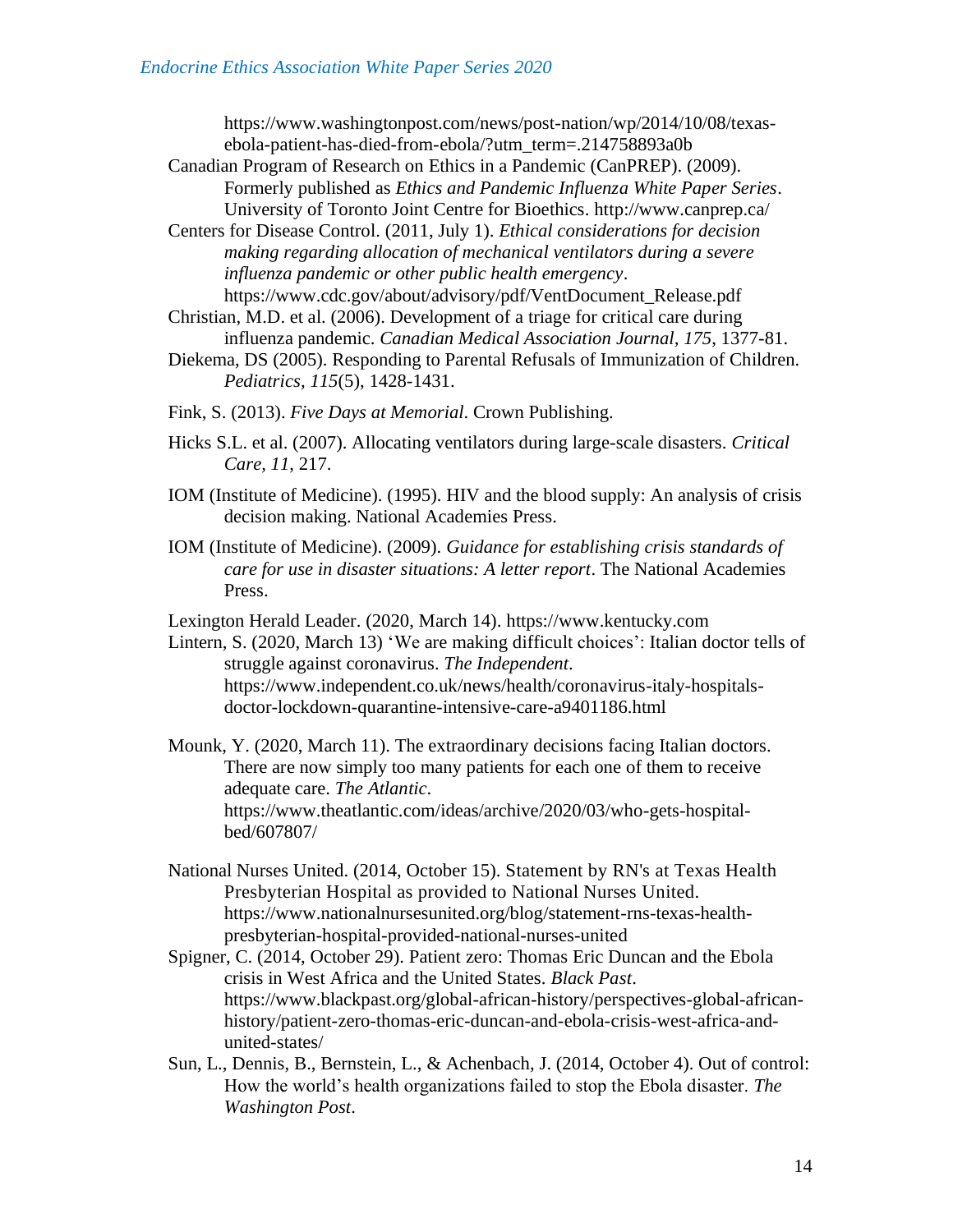[https://www.washingtonpost.com/sf/national/2014/10/04/how-ebola-sped-out](https://www.washingtonpost.com/sf/national/2014/10/04/how-ebola-sped-out-of-control/?utm_term=.89916d45c456)[of-control/?utm\\_term=.89916d45c456](https://www.washingtonpost.com/sf/national/2014/10/04/how-ebola-sped-out-of-control/?utm_term=.89916d45c456)

- Tabey, J. & Mackett, C.W. (2008). Ethics of triage in the event of an influenza pandemic. *Disaster Medicine, 2*, 114-18.
- Tarasoff v. Regents of the University of California, 17 Cal. 3d 425, 551 P.2d 334, 131 Cal. Rptr. 14.
- University of Toronto Joint Centre for Bioethics. (2005). *Stand on guard for thee: Ethical considerations in preparedness planning for pandemic influenza*. http://www.jcb.utoronto.ca/people/documents/upshur\_stand\_guard.pdf
- World Health Organization. (2008). Addressing ethical issues in pandemic influenza planning: Discussion papers.<http://www.who.int/ethics/publications/en/>
- World Health Organization. (2016). Guidance for managing ethical issues in an infectious disease outbreak.

[https://apps.who.int/iris/bitstream/handle/10665/250580/9789241549837](https://apps.who.int/iris/bitstream/handle/10665/250580/9789241549837-eng.pdf?sequence=1&isAllowed=y) [eng.pdf?sequence=1&isAllowed=y](https://apps.who.int/iris/bitstream/handle/10665/250580/9789241549837-eng.pdf?sequence=1&isAllowed=y)

- World Health Organization. (2020, March 11). Announcement of global pandemic. [https://www.who.int/dg/speeches/detail/who-director-general-s-opening](https://www.who.int/dg/speeches/detail/who-director-general-s-opening-remarks-at-the-media-briefing-on-covid-19---11-march-2020)[remarks-at-the-media-briefing-on-covid-19---11-march-2020](https://www.who.int/dg/speeches/detail/who-director-general-s-opening-remarks-at-the-media-briefing-on-covid-19---11-march-2020)
- Yang et al. (2020, February 24). Clinical course and outcomes of critically ill patients with SARS. *The Lancet*. [https://www.thelancet.com/journals/lanres/article/PIIS2213-2600\(20\)30079-](https://www.thelancet.com/journals/lanres/article/PIIS2213-2600(20)30079-5/fulltext) [5/fulltext](https://www.thelancet.com/journals/lanres/article/PIIS2213-2600(20)30079-5/fulltext)
- YouTube. (2020, March). Coronavirus in Italy Report from the Front Lines. https://www.youtube.com/watch?v=TKS1pahoPRU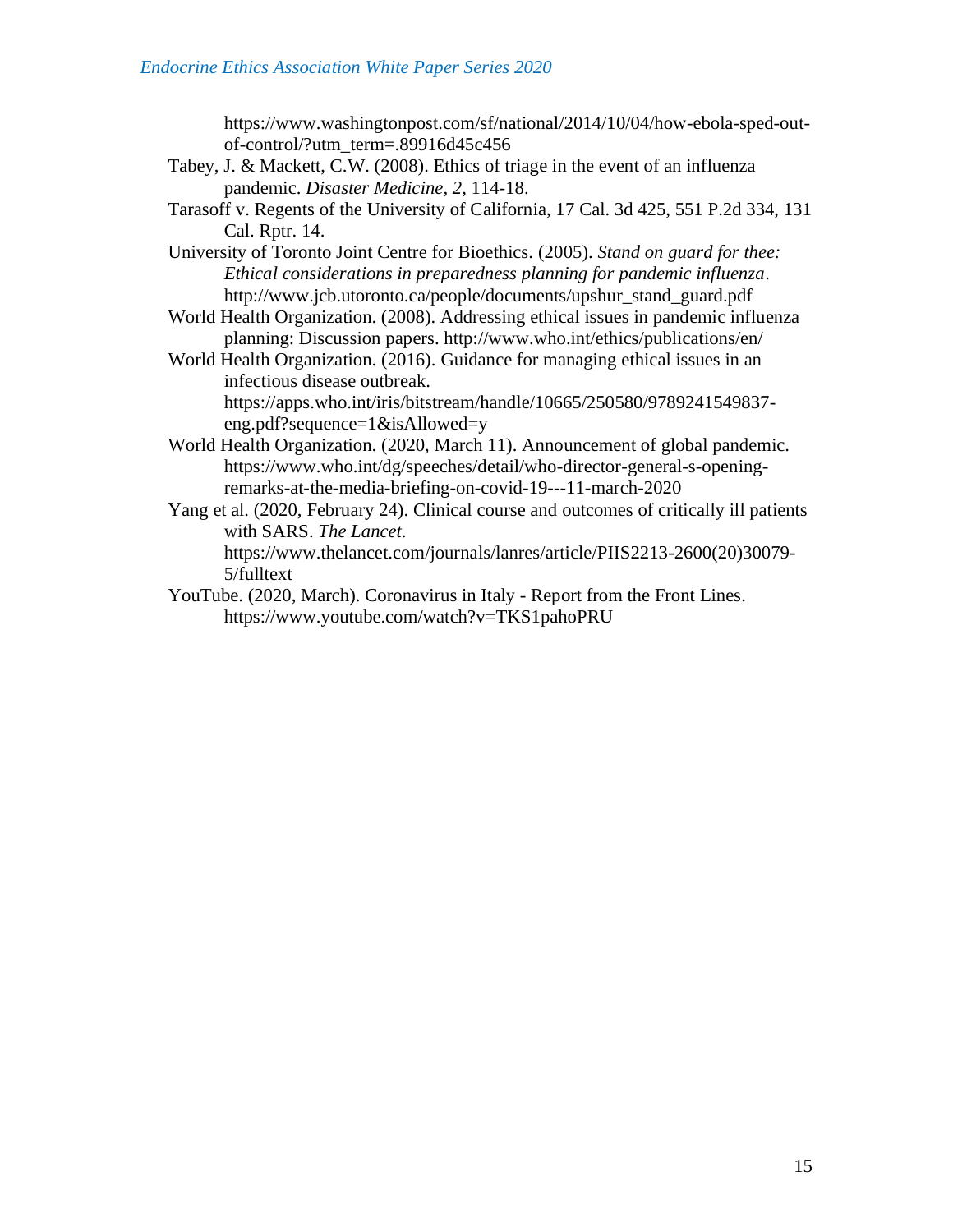## **Additional Reading**

- Adams, J.G. & Walls, R.M. (2020, March 12). Supporting the health care workforce during the COVID-19 global epidemic. *JAMA*. doi:10.1001/jama.2020.3972
- Bae, J.M. (2015, August 15). "The Duty to Prevent" during an epidemic situation like 2015 Korean MERS outbreak. *Epidemiol Health, 37*, e2015037 10.4178/epih/e2015037
- Beetham, D. (1992). Liberal democracy and the limits of democratization. Prospects for Democracy: Political Studies Special Issue 40:47.
- Bell, J., Hyland, S., DePellegrin, T., Upshur, R., Bernstein, M., & Martin, K. (2004). SARS and hospital priority setting: a qualitative case study and evaluation. *BMC Health Services Research, 4*(1), 36.
- Bensimon, C., Tracy, C.S., Bernstein, M., Zlotnik-Shaul, R., & Upshur, R. (2007). A qualitative study of duty to care in communicable disease outbreaks. *Social Science and Medicine, 65*(12), 2566-2575.
- Berlinger, N. & Moses, J. (2008). Pandemic flu planning in the community: What can clinical ethicists bring to the public health table? *Cambridge Quarterly of Healthcare Ethics 17*(4), 268-70.
- Berlinger, N. & Moses, J. (2007). The five people you meet in a pandemic and what they need from you today. Downloadable at: www.thehastingscenter.org
- Bernstein, M. & Hawryluck, L. (2003). Challenging beliefs and ethical concepts: The collateral damage of SARS. *Critical Care, 7*(4), 269-271.

Bernstein J. et al. and the Johns Hopkins Institute for Bioethics. An Ethics Framework for the COVID-19 Reopening Process. Available at: https://bioethics.jhu.edu/research-and-outreach/covid-19-bioethics-expertinsights/resources-for-addressing-key-ethical-areas/grappling-with-the-ethics-ofsocial-distancing/

Bioethics Backgrounder. (2007). Ethical decision making during an influenza pandemic. Hastings Center Report. Downloadable at: www.thehastingscenter.org

Daugherty et al. (2019). Too many patients. A framework to guide statewide allocation of scarce mechanical ventilation during disasters. *CHEST, 155*(4), 848-854.

- Frankish, C., Kwan, B., Ratner, P., Higgins, J., & Larsen C. (2008). Challenges of citizen participation in Gostin,, L.O. *Public Health Law: Power, Duty, Restraint, 2nd ed.*, University of California Press.
- Joint Centre for Bioethics Pandemic Working Group [Nie, J.X., Sahni, .SS., Sellers, C.E.S., Smith, M.J., Viens, A.M., & Upshur, R.E.G.]. (2009). Public engagement on social distancing in a pandemic: A Canadian perspective. *American Journal of Bioethics, 9*(11), 1-3.
- McLean, M.R. Markkula Center For Applied Ethics at Santa Clara University: "Ethical Preparedness for Pandemic Influenza: A Toolkit" [https://www.scu.edu/ethics/focus-areas/bioethics/resources/ethical-preparedness](https://www.scu.edu/ethics/focus-areas/bioethics/resources/ethical-preparedness-for-pandemic-influenza/)[for-pandemic-influenza/](https://www.scu.edu/ethics/focus-areas/bioethics/resources/ethical-preparedness-for-pandemic-influenza/)
- Melnychuk, R.M., & Kenny, N.P. (2006). Pandemic triage: the ethical challenge. *CMAJ, 175*(11), 1377-81.
- Minna Stern, A, & Markel, H. (2008). "Influenza Pandemic," in *From Birth to Death and Bench to Clinic: The Hastings Center Bioethics Briefing Book for Journalists,*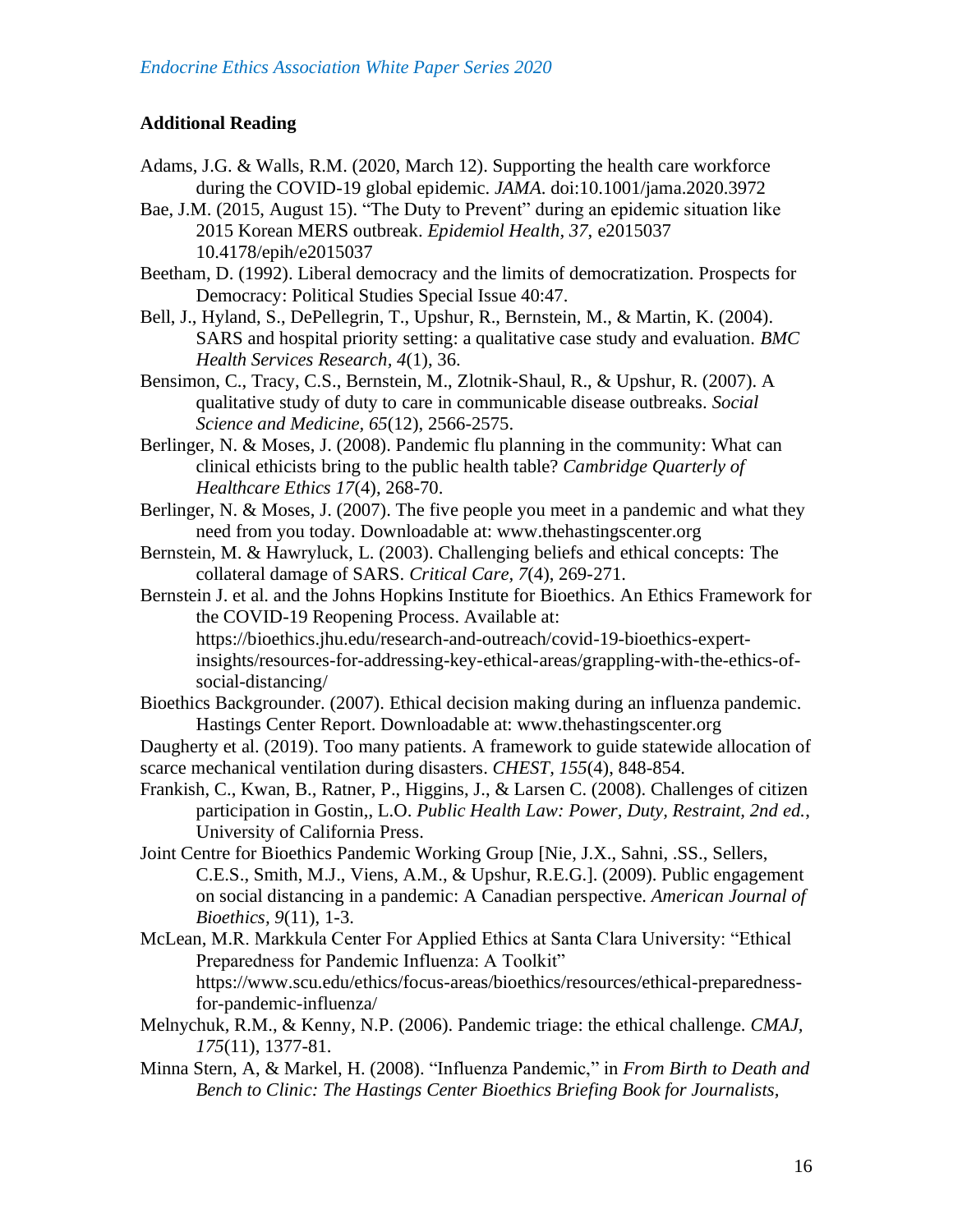*Policymakers, and Campaigns*, ed. Mary Crowley. The Hastings Center, 89-92.

Myers, D.K. (2014). John Hopkins Bloomberg School of Public Health: Global Health NOW Website "The Ethics of Quarantine."

<https://www.globalhealthnow.org/2014-08/ethics-quarantine>

- Papadimos, T.J. et al. (2018). Ethics of outbreaks position statement. Part 1: Therapies, treatment limitations, and duty to treat. *Critical Care Medicine, 46*(11), 1842- 1855.
- Regional Health Authorities. (2002). *Social Science and Medicine, 54*, 1471-80.
- Reid, L. (2005). Diminishing returns? Risk and the duty to care in the SARS epidemic. *Bioethics, 19*(4), 348-361.
- Ruderman, C., Tracy, C.S., Bensimon, C.M., Bernstein, M., Hawryluck, L., Zlotnik-Shaul, R., & Upshur R. (2006). On pandemics and the duty to care: Whose duty? Who cares? *BMC Med Ethics, 7*(1), E5.
- Seale, H., Leask, J., Po, K., MacIntyre, C.R. (2009). "Will they just pack up and leave?" – Attitudes and intended behavior of hospital health care workers during an influenza pandemic. *BMC Health Services Research, 9*, 30.
- Singer, P., Benatar, S., Bernstein, M., Daar, A., Dickens, B., MacRae, S., Upshur, R., Wright, L., & Zlotnik Shaul, R. (2003). Ethics and SARS: Lessons from Toronto. *BMJ, 327*(7403), 1341-1344.
- Tracy, C.S., Rea, E., & Upshur, R. (2009). Public perceptions of quarantine: Findings of a community-based telephone survey in greater Toronto. *BMC Public Health, 9*, 470. https://www.ncbi.nlm.nih.gov/pmc/articles/PMC2804616/pdf/1471-2458-9- 470.pdf
- Uscher-Pines, L., Duggan, P.S., Garoon, J.P., Karron, R.A., & Faden, R.R. (2007). Countries should take special measures to mitigate its effect on the disadvantaged. *Hastings Center Report 37*(4), 32-39.
- Viens, A.M., Bensimon, C., & Upshur, R. (2009). Your liberty or your life: Reciprocity in the use of restrictive measures in contexts of contagion. *Journal of Bioethical Inquiry, 6*(2), 207-217.
- World Health Organization. (2007). Ethical Considerations for Developing a public health response to a pandemic. [www.who.int/csr/resources/publications/](http://www.who.int/csr/resources/publications/)

Note: The Journal of Clinical Ethics has collected articles that were originally published as "Clinical Ethics in Catastrophic Situations: Mapping a Standard of Care," written after Hurricane Katrina, Guest Edited by Jeffrey T. Berger, MD, FACP, FAAHPM. Articles in this collection include:

Bedside Ethics and Health System Catastrophe: Imagine If You Will . . .

Jeffrey T. Berger, Guest Editor

- A Possible Application of Care-Based Ethics to People with Disabilities during a Pandemic Edmund G. Howe
- Family Participation in the Care of Patients in Public Health Disasters Tia Powell
- Sufficiency of Care in Disasters: Ventilation, Ventilator Triage, and the Misconception of Guideline-Driven Treatment Griffin Trotter

Pandemic Preparedness Planning: Will Provisions for Involuntary Termination of Life Support Invite Active Euthanasia?

Jeffrey T. Berger

Should Palliative Care Be a Necessity or a Luxury during an Overwhelming Health Catastrophe? Philip M. Rosoff

Taking Seriously the "What Then?" Question: An Ethical Framework for the Responsible Management of Medical **Disasters**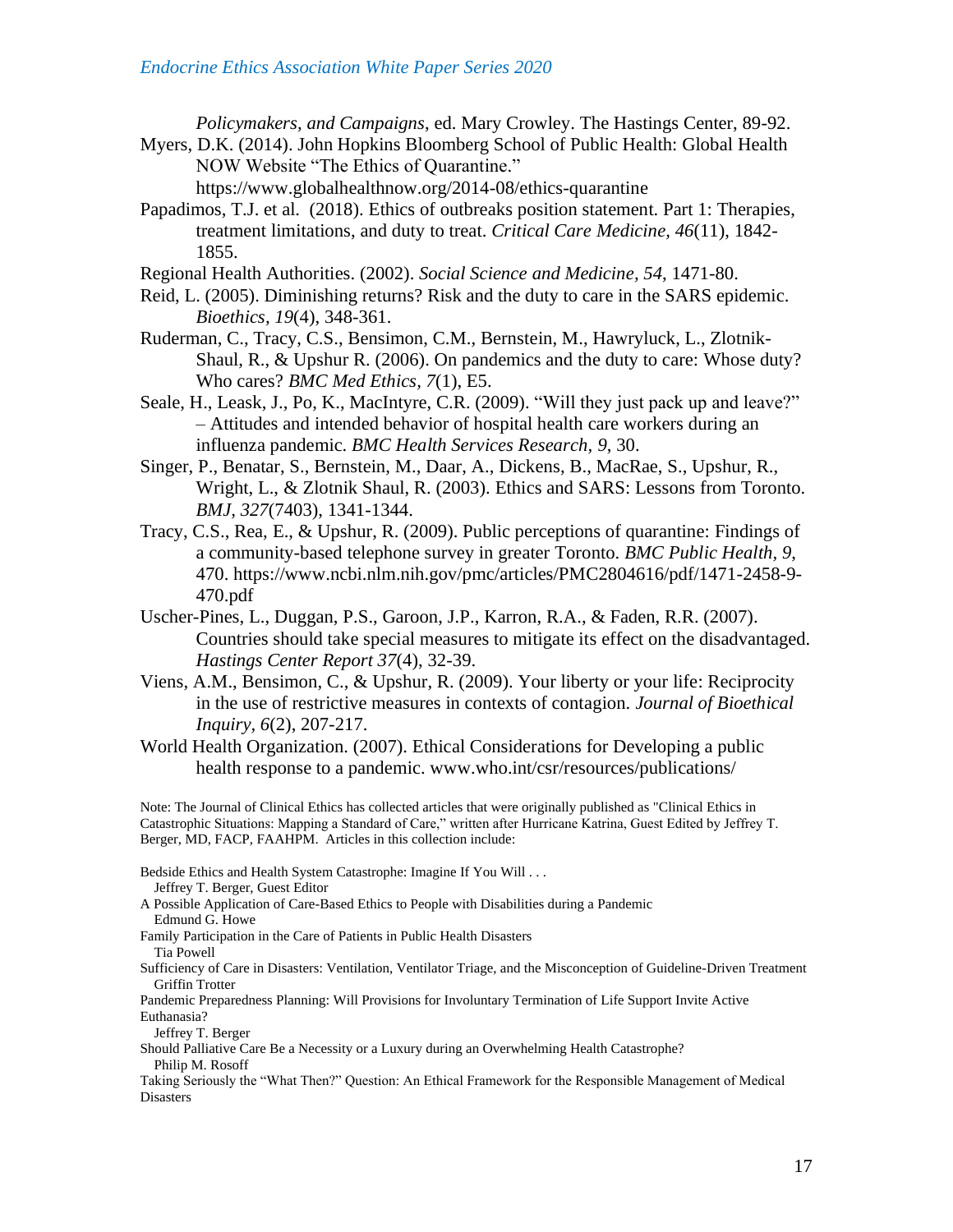#### *Endocrine Ethics Association White Paper Series 2020*

Laurence B. McCullough

Legal Briefings: Crisis Standards of Care and Legal Protection during Disasters and Emergencies

Thaddeus Mason Pope and Mitchell F. Palazzo

Imagining the Unthinkable, Illuminating the Present

Jeffrey T. Berger, Guest Editor

How Can Care providers Most Help Patients during a Disaster?

Edmund G. Howe

An Ethical Framework for the Responsible Management of Pregnant Patients in a Medical Disaster Frank A. Chervenak and Laurence B. McCullough

Non-Pharmaceutical Interventions to Limit Transmission of a Pandemic Virus: The Need for Complementary Programs to Address Children's Diverse Needs

Armand H. Matheny Antommaria and Emily A. Thorell

Attending to Social Vulnerability When Rationing Pandemic Resources

Dorothy E. Vawter, J. Eline Garrett, Karen G. Gervais, Angela Witt Prehn, and Debra A. DeBruin

Acknowledgment: We wish to thank Kimberly Browning, MPH, University of Kentucky, for assistance with copyediting and proofreading on an earlier version of this document.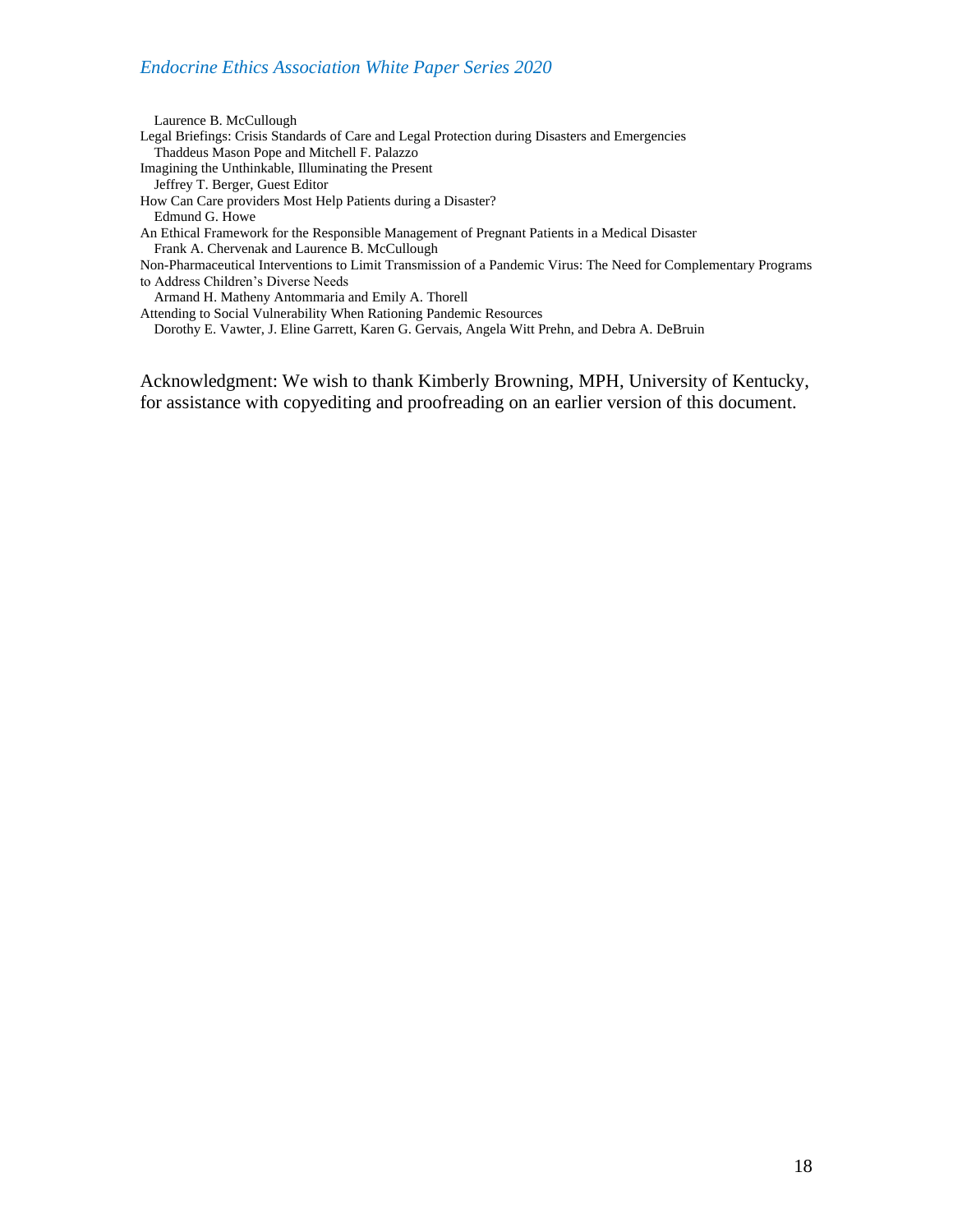## **Appendix 1: Samples of State Pandemic Ethics Plans for Resource Allocation**

Arizona:

[https://www.azdhs.gov/documents/preparedness/emergency-preparedness/pandemic](https://www.azdhs.gov/documents/preparedness/emergency-preparedness/pandemic-flu/az-pandemic-influenza-response-plan.pdf)[flu/az-pandemic-influenza-response-plan.pdf](https://www.azdhs.gov/documents/preparedness/emergency-preparedness/pandemic-flu/az-pandemic-influenza-response-plan.pdf)

Maryland (used by Daugherty et al. in Chest, 2019, under Additional Reading). PDF only available, and sent to HEC members.

## Michigan:

[http://www.mimedicalethics.org/Documentation/Michigan%20DCH%20Ethical%20Scar](https://nam04.safelinks.protection.outlook.com/?url=http%3A%2F%2Fwww.mimedicalethics.org%2FDocumentation%2FMichigan%2520DCH%2520Ethical%2520Scarce%2520Resources%2520Guidelines%2520v2%2520rev%2520Nov%25202012.0.pdf&data=02%7C01%7Cm.sararosenthal%40uky.edu%7Cad24a07812ca47c0c99c08d7c77cd309%7C2b30530b69b64457b818481cb53d42ae%7C0%7C1%7C637197211242820315&sdata=ox5XyRp9flshLQwWrizStywADXrcAlcn%2BWgHqsHd9VQ%3D&reserved=0) [ce%20Resources%20Guidelines%20v2%20rev%20Nov%202012.0.pdf](https://nam04.safelinks.protection.outlook.com/?url=http%3A%2F%2Fwww.mimedicalethics.org%2FDocumentation%2FMichigan%2520DCH%2520Ethical%2520Scarce%2520Resources%2520Guidelines%2520v2%2520rev%2520Nov%25202012.0.pdf&data=02%7C01%7Cm.sararosenthal%40uky.edu%7Cad24a07812ca47c0c99c08d7c77cd309%7C2b30530b69b64457b818481cb53d42ae%7C0%7C1%7C637197211242820315&sdata=ox5XyRp9flshLQwWrizStywADXrcAlcn%2BWgHqsHd9VQ%3D&reserved=0)

Tennessee:

https://www.tn.gov/content/dam/tn/health/documents/2016 Guidance for the Ethical A [llocation\\_of\\_Scarce\\_Resources.pdf](https://nam04.safelinks.protection.outlook.com/?url=https%3A%2F%2Fwww.tn.gov%2Fcontent%2Fdam%2Ftn%2Fhealth%2Fdocuments%2F2016_Guidance_for_the_Ethical_Allocation_of_Scarce_Resources.pdf&data=02%7C01%7Cm.sararosenthal%40uky.edu%7Cad24a07812ca47c0c99c08d7c77cd309%7C2b30530b69b64457b818481cb53d42ae%7C0%7C1%7C637197211242830311&sdata=fjgyFE57FbZR2OMVb362af9QekUxVjFYPNJAb7ORHK4%3D&reserved=0)

Utah: [http://health.utah.gov/epi/diseases/novel\\_influenza/plan.pdf](http://health.utah.gov/epi/diseases/novel_influenza/plan.pdf)

## Specific COVID-19 Ethics Rationing Protocols:

Italian Society for Anesthesia Analgesia Resuscitation and Intensive Care (SIAARTI). English version by SIAARTI is here: http://www.siaarti.it/SiteAssets/News/COVID19%20- %20documenti%20SIAARTI/SIAARTI%20-%20Covid-19%20- %20Clinical%20Ethics%20Reccomendations.pdf

The Hastings Center. Ethical Framework for Health Care Institutions Responding to Novel Coronavirus SARS-CoV-2 (COVID-19) Guidelines for Institutional Ethics Services Responding to COVID-19 Managing Uncertainty, Safeguarding Communities, Guiding Practice. [https://www.thehastingscenter.org/wp](https://www.thehastingscenter.org/wp-content/uploads/HastingsCenterCovidFramework2020.pdf)[content/uploads/HastingsCenterCovidFramework2020.pdf](https://www.thehastingscenter.org/wp-content/uploads/HastingsCenterCovidFramework2020.pdf)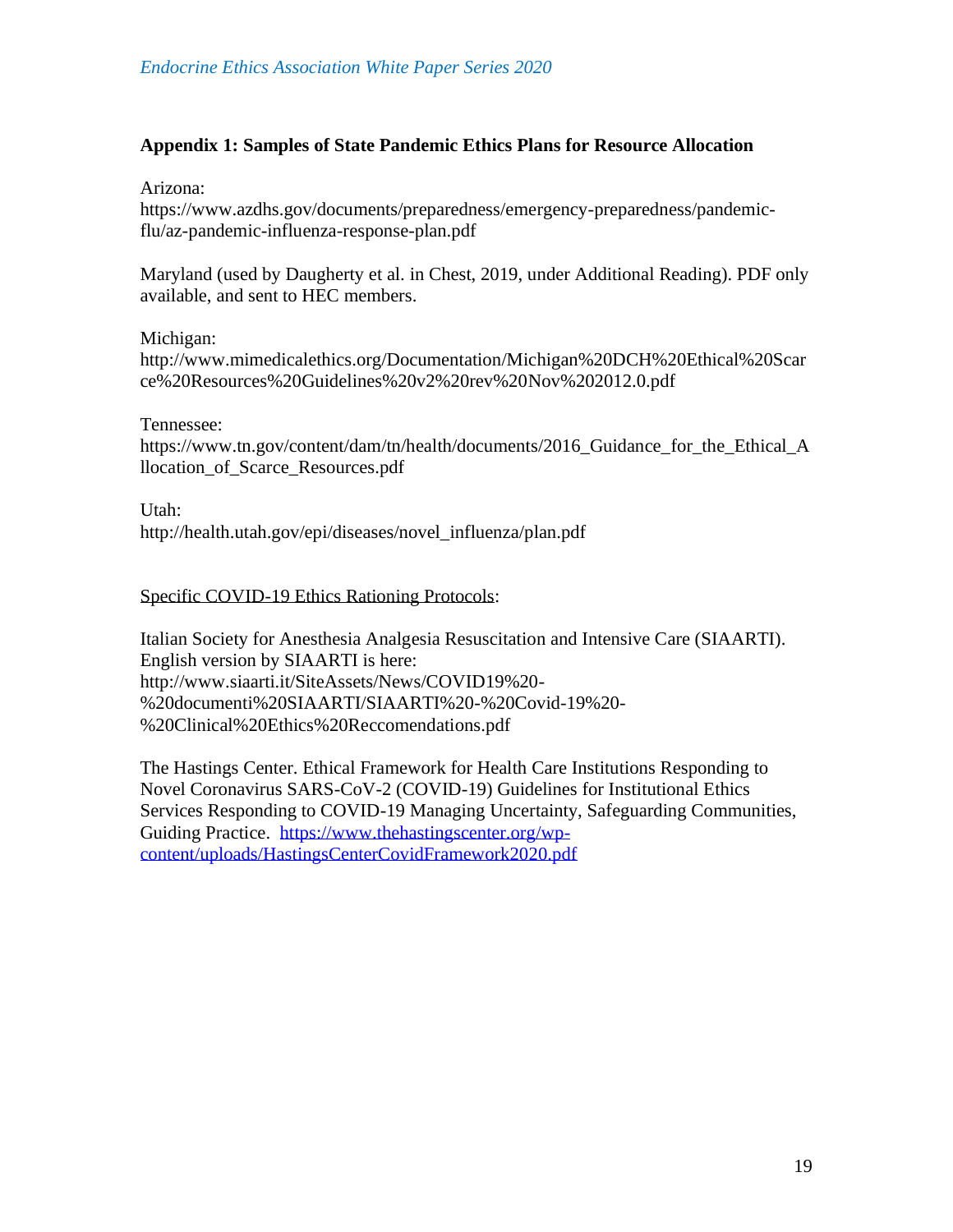## **Appendix 2: Ethical Framework for Pandemic Preparedness**

Adapted from *Ethical Framework for Pandemic Preparedness* (CanPREP, 2009).

## **Substantive Values**

*Individual Liberty.* In a public health crisis, restrictions to individual liberty may be necessary to protect the public from serious harm. Restrictions to individual liberty should:

- be proportional, necessary, and relevant;
- employ the least restrictive means; and
- be applied equitably.

*Protection of the public from harm.* To protect the public from harm, health care organizations and public health authorities may be required to take actions that impinge on individual liberty. Decision makers should:

- weigh the imperative for compliance;
- provide reasons for public health measures to encourage compliance; and
- establish mechanisms to review decisions.

*Proportionality.* Proportionality requires that restrictions to individual liberty and measures taken to protect the public from harm should not exceed what is necessary to address the actual level of risk to or critical needs of the community.

*Privacy.* Individuals have a right to privacy in healthcare. In a public health crisis, it may be necessary to override this right to protect the public from serious harm.

*Duty to care*. Inherent to all codes of ethics for health care professionals is the duty to provide care and to respond to suffering. Health care providers will have to weigh demands of their professional roles against other competing obligations to their own health, and to family and friends. Moreover, health care workers will face significant challenges related to resource allocation, scope of practice, professional liability, and workplace conditions.

*Reciprocity*. Reciprocity requires that society support those who face a disproportionate burden in protecting the public good, and take steps to minimize burdens as much as possible. Measures to protect the public good are likely to impose a disproportionate burden on health care workers, patients, and their families.

*Equity.* All patients have an equal claim to receive the health care they need under normal conditions. During a pandemic, difficult decisions will need to be made about which health services to maintain and which to defer. Depending on the severity of the health crisis, this could curtail not only elective surgeries, but could also limit the provision of emergency or necessary services.